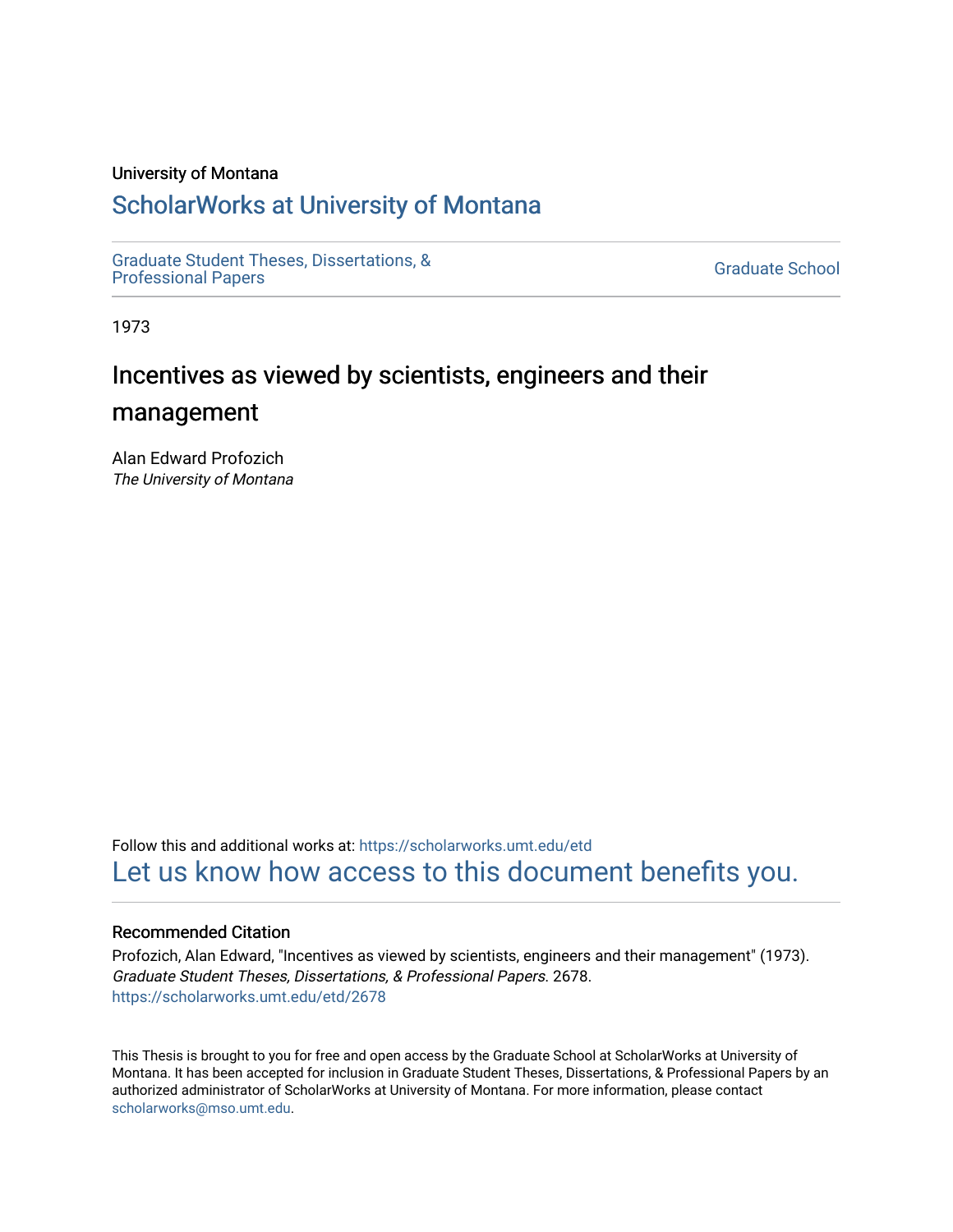# INCENTIVES AS VIEWED BY SCIENTISTS,

ENGINEERS AND THEIR MANAGEMENT

By

Alan E. Profozich

B.S., Duquesne University, I968

Presented in partial fulfillment of the requirements for the

degree of

Master of Business Administration

UNIVERSITY OF MONTANA

Approved by: سرم Chairman Board of Examiners Dean, School of Business  $\overline{\text{Date}}$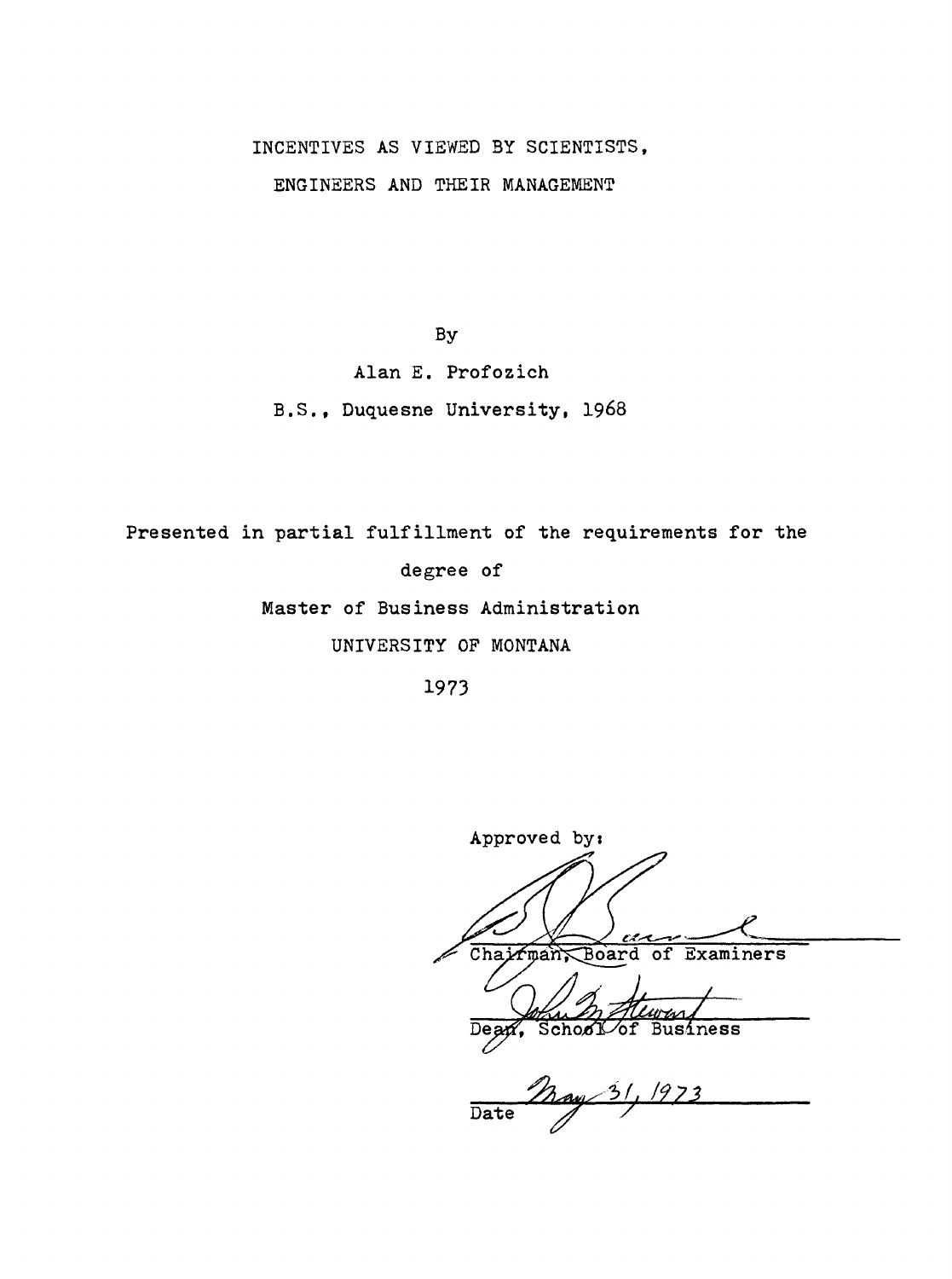UMI Number: EP34351

All rights reserved

## INFORMATION TO ALL USERS The quality of this reproduction is dependent on the quality of the copy submitted.

In the unlikely event that the author did not send a complete manuscript and there are missing pages, these will be noted. Also, if material had to be removed, a note will indicate the deletion.



## UMI EP34351

Copyright 2012 by ProQuest LLC.

All rights reserved. This edition of the work is protected against unauthorized copying under Title 17, United States Code.



ProQuest LLC. 789 East Eisenhower Parkway P.O. Box 1346 Ann Arbor, Ml 48106 - 1346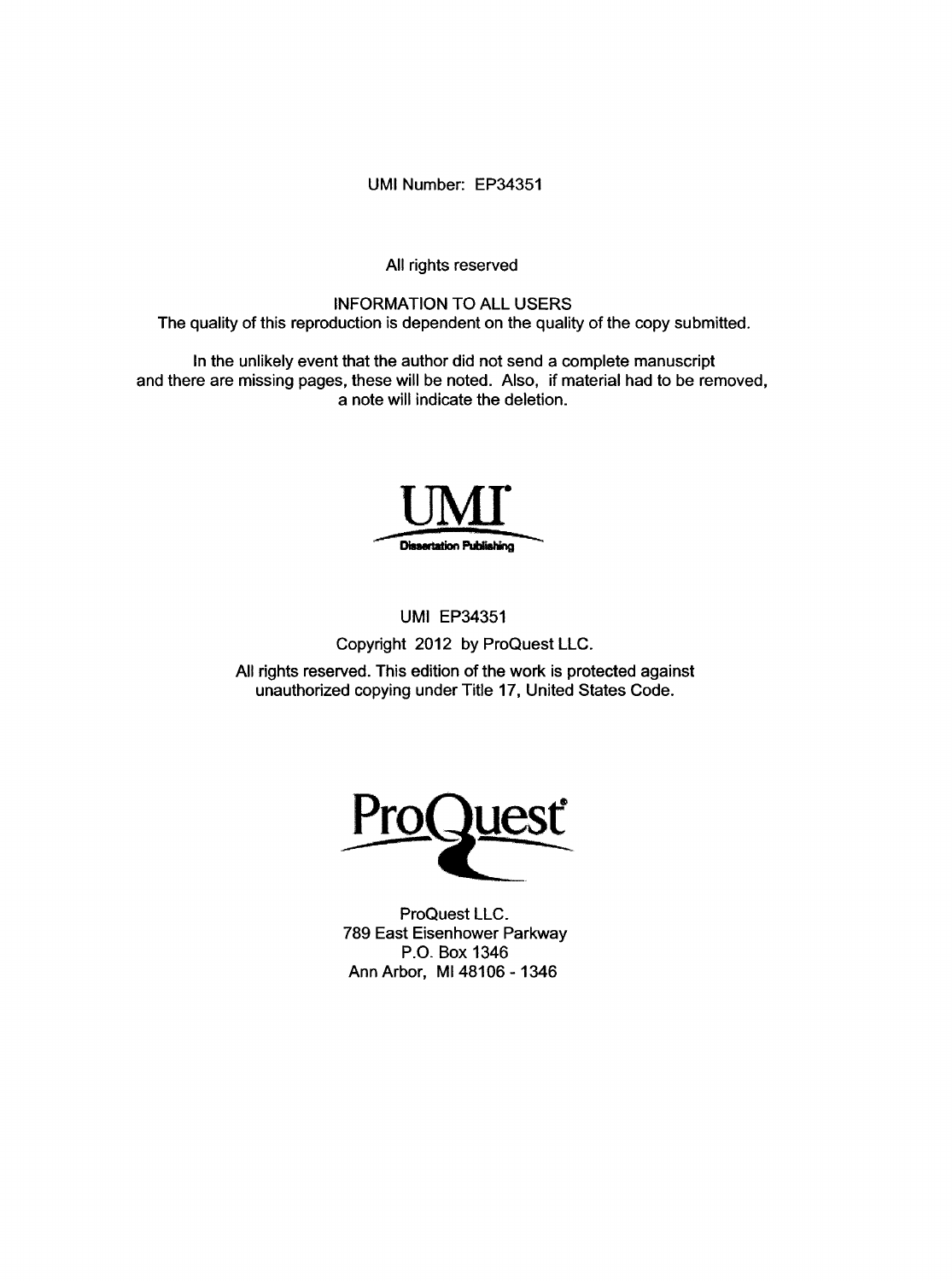## TABLE OF CONTENTS

|                     |                                                                                                                           |                    |   |  |  |  |  |  |  |  |  | Page                 |
|---------------------|---------------------------------------------------------------------------------------------------------------------------|--------------------|---|--|--|--|--|--|--|--|--|----------------------|
| LIST OF TABLES      |                                                                                                                           |                    |   |  |  |  |  |  |  |  |  | iii                  |
| <b>CHAPTER</b>      |                                                                                                                           |                    |   |  |  |  |  |  |  |  |  |                      |
| $\mathbf{I}$ .      | INTRODUCTION<br>Method .<br>Management Survey.                                                                            |                    | . |  |  |  |  |  |  |  |  | $\frac{1}{3}$        |
| II.                 | INCENTIVE AWARENESS.<br>Incentive Influence.                                                                              |                    |   |  |  |  |  |  |  |  |  | 9<br>11              |
| III.                | SCIENTIFIC PRODUCTIVITY AND INCENTIVE<br>Incentive Views of High and Low                                                  | INFLUENCE.         |   |  |  |  |  |  |  |  |  | 15                   |
|                     | Incentive Views of High and Low                                                                                           | Ranked Scientists. |   |  |  |  |  |  |  |  |  | 16                   |
|                     | High Ranked vs High Output Scientists<br>Views of Younger and Older Scientists.<br>Most Effective Nonfinancial Incentives | Output Scientists. |   |  |  |  |  |  |  |  |  | 19<br>21<br>23<br>25 |
| IV.                 | CONCLUSIONS AND DISCUSSION                                                                                                |                    |   |  |  |  |  |  |  |  |  | 30                   |
| APPENDIX            |                                                                                                                           |                    |   |  |  |  |  |  |  |  |  | 35                   |
| <b>BIBLIOGRAPHY</b> |                                                                                                                           |                    |   |  |  |  |  |  |  |  |  | 40                   |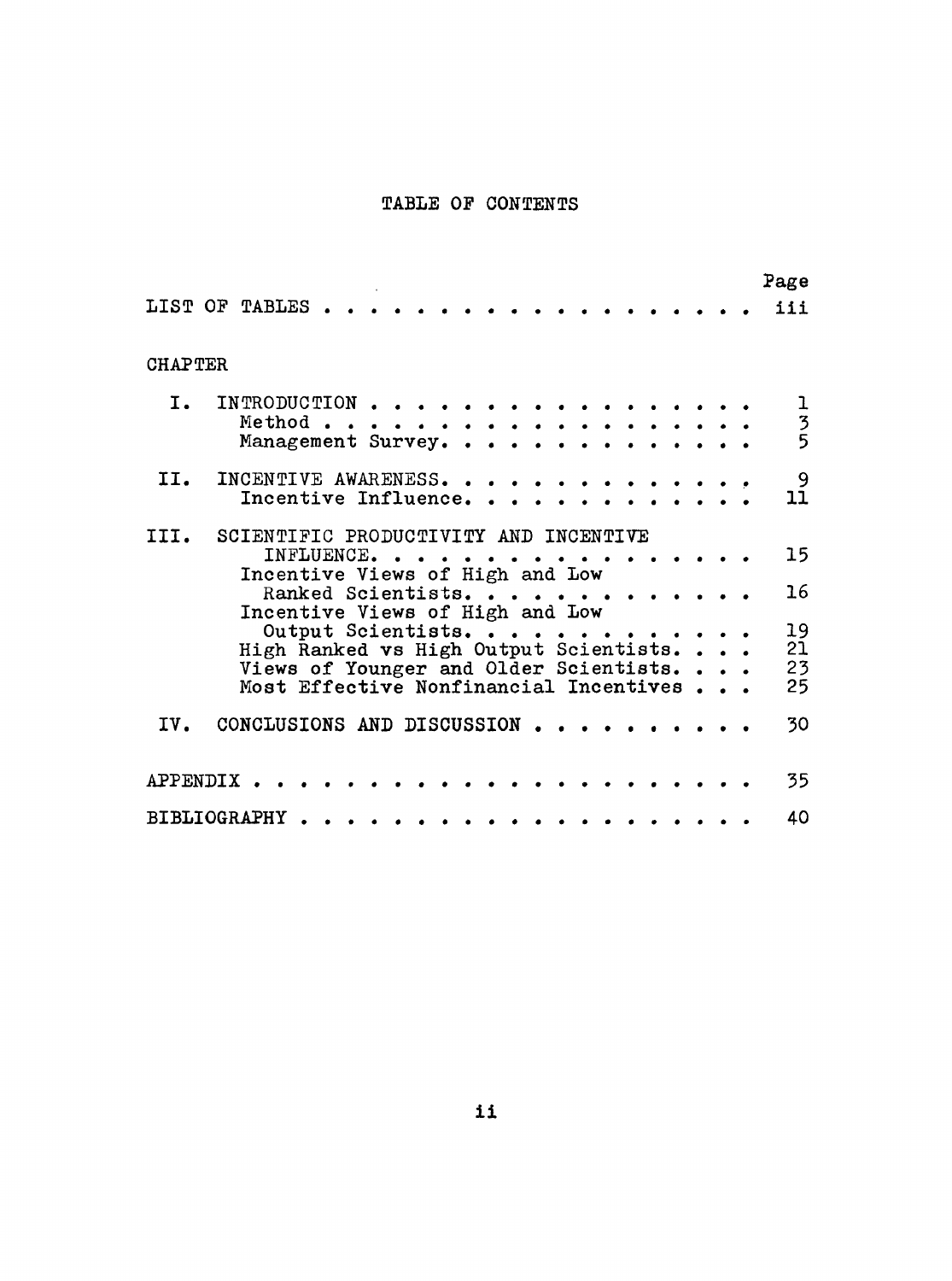# LIST OF TABLES

| Table |                                                                                                   | Page |  |
|-------|---------------------------------------------------------------------------------------------------|------|--|
|       | 1. Utilization of Incentives by Major Laboratories 6                                              |      |  |
|       | 2. Presence of Incentives as Viewed by Laboratory<br>Scientists and Their Management 10           |      |  |
|       | 3. Influence of Company Incentives as Judged by<br>Laboratory Scientists and Their Management. 13 |      |  |
|       | 4. Incentives as Viewed by High and Low<br>Ranked Scientists 17                                   |      |  |
|       | 5. Incentives as Viewed by High and Low<br>Output Scientists 20                                   |      |  |
|       | 6. Incentives as Viewed by High Ranked and<br>Output Scientists 22                                |      |  |
|       | 7. Incentives as Viewed by Younger and Older<br>Scientists.                                       | . 24 |  |
|       | 8. Nonfinancial Incentives Judged Most Effective<br>for Motivating Research Scientists. 26        |      |  |

 $\mathcal{L}(\mathcal{A})$  .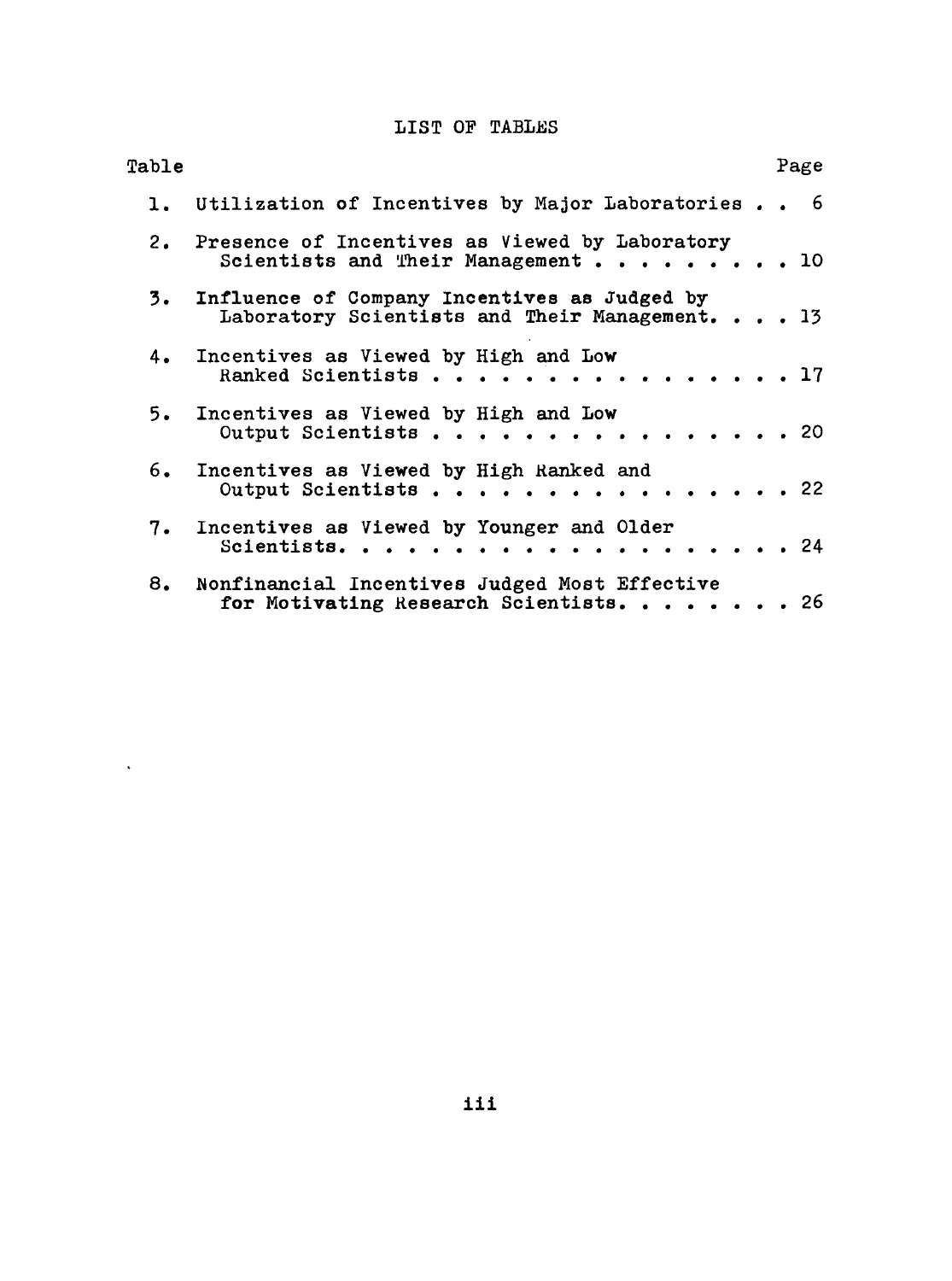#### CHAPTER I

### INTRODUCTION

In 1964 Dr. Albert B. Chalupsky conducted a mailed questionnaire survey<sup>1</sup> to determine incentives being used to motivate scientists and also to explore the effectiveness of these incentives. Since that time little or no research has been done in this field and the problem of motivating highly talented manpower is still with us. In an effort to determine the changes which have taken place and the progress made in motivating scientists, Chalupsky's survey was redone. The two surveys spanning eight years have been presented together in tables in an effort to show similarities and differences that exist between the findings in each.

The growth in number and importance of scientists employed in industrial laboratories has caused an increasing awareness of the problems associated with their management. Incentives as viewed by the scientists, especially the more productive, can prove to be a valuable tool for management in determining which to use to create an effective work climate. The study was done to determine how managers view certain

Albert B. Chalupsky, "Incentive Practices as Viewed by Scientists and Managers of Pharmaceutical Laboratories," Philco Corporation, (Palo Alto, California, n.d.). (Mimeo.)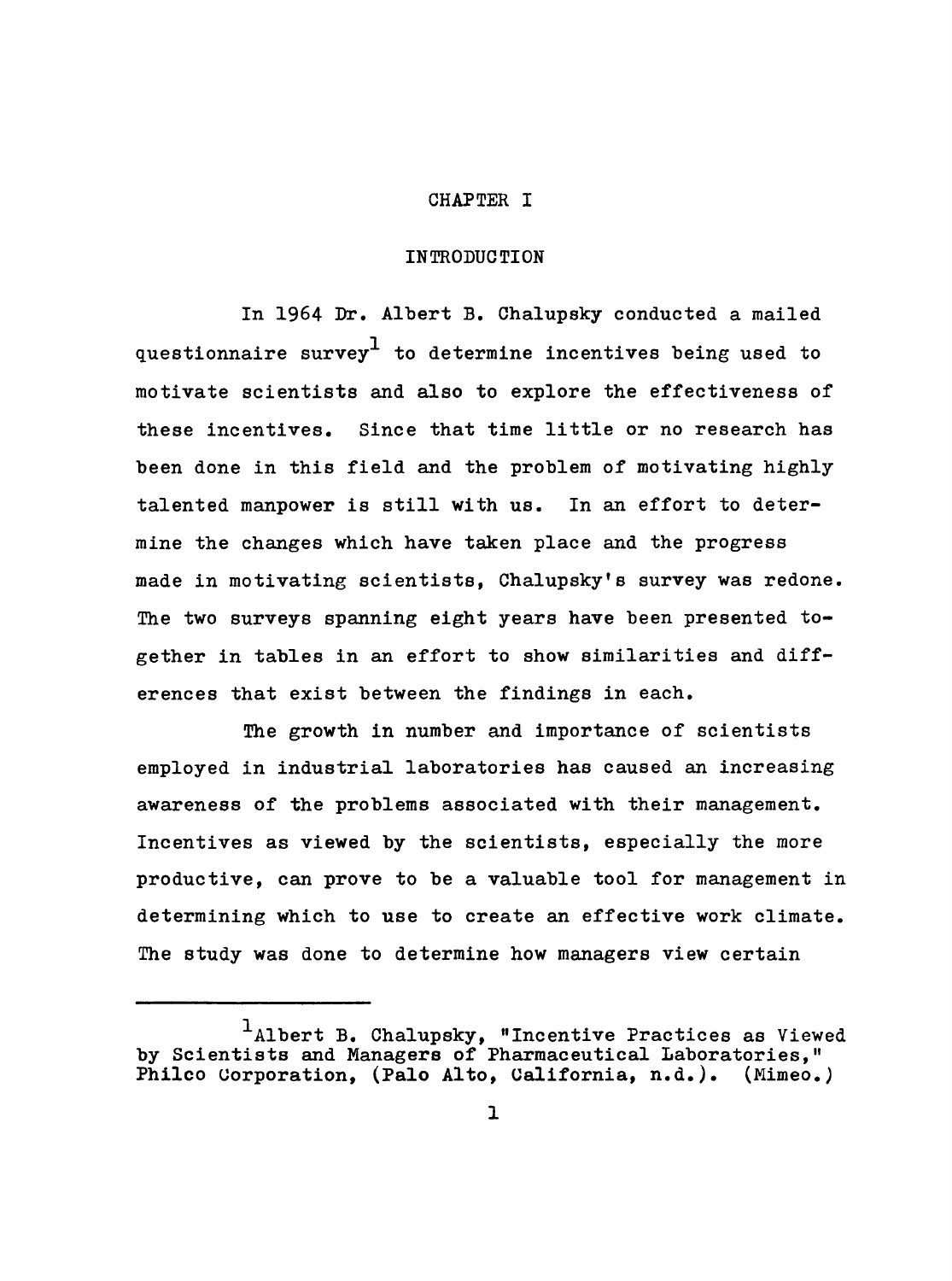incentives compared to the way the same incentives were viewed by scientists of different ages and levels of productivity. Dr. Chalupsky stated that the major objectives of the study were to obtain a general view of incentives being used for scientific personnel and to survey a number of scientists in a single laboratory. He wanted to find to what extent scientists and research managers agreed in their appraisal of incentive effectiveness and to what extent scientists of different ages and productivity levels agreed in their appraisal of incentives.

Throughout the presentation the findings of Dr. Chalupsky have been listed on the left side of the tables while the findings of the present study have been presented on the right. Comparative data have been shown in all tables. All rankings of the scientists and management use the median as the means of measurement. The incentives used by management and the rankings of these incentives are included in Table 1. The presence of incentives as seen by management and the scientists is depicted in Table 2. The influence asserted by the motivators as judged by employer and scientific employees is illustrated in Table 3. The rankings of the high and low ranked scientists in the two studies is made in Table 4. The scientists were ranked by management based on productivity and contribution to the company. The same comparison is shown for the high and low output scientists in Table 5. The output of the scientists was judged on the number of patents and publications these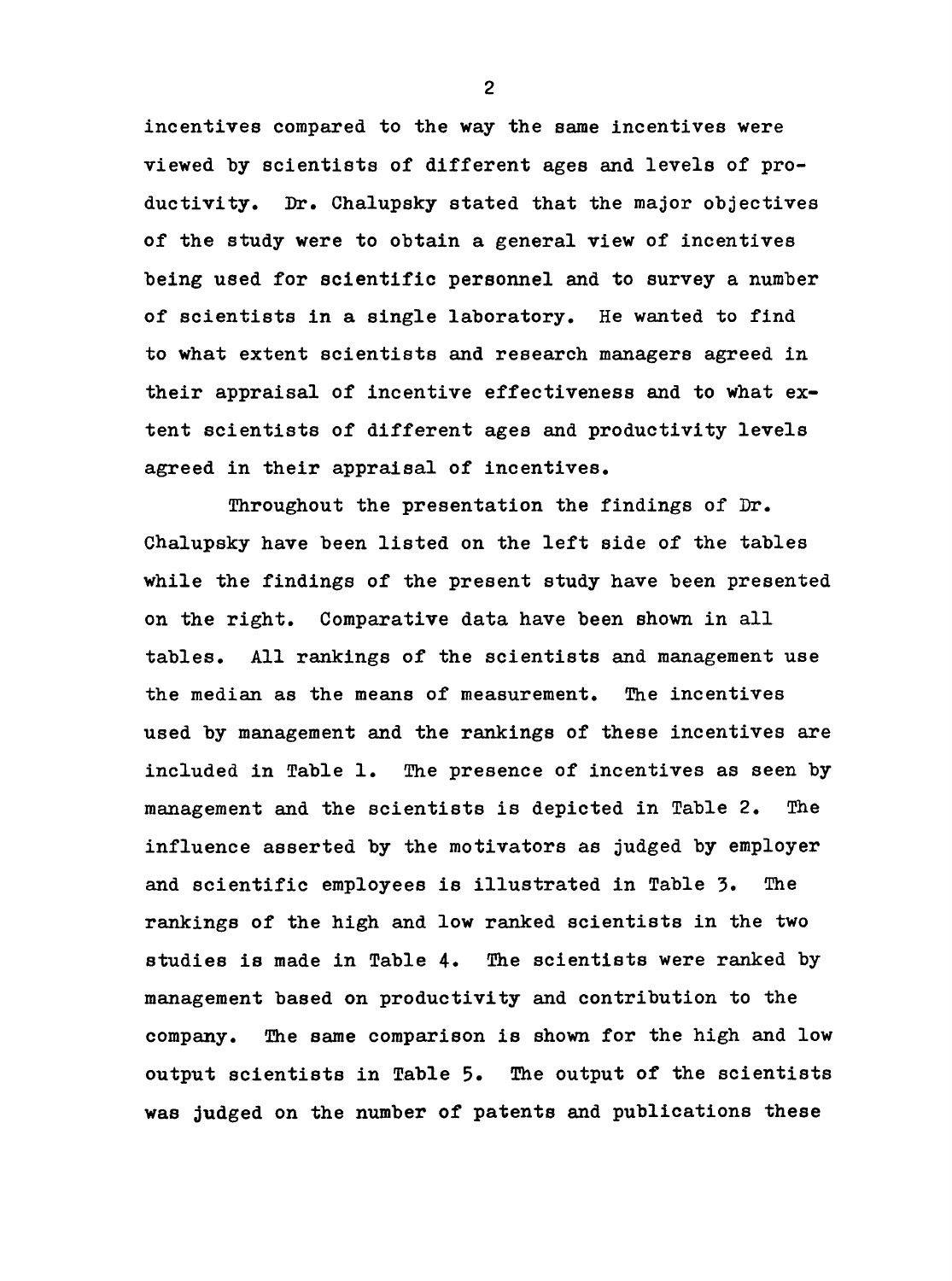scientists produced. The high ranked and high output scientists are then compared, This is depicted in Table 6, The views of younger and older scientists are compared and illustrated in Table 7. The final table lists the nonfinancial incentives that scientists and management feel to be most effective.

#### Method

A questionnaire developed by Dr. Chalupsky was used for gathering data (see Appendix). It was compiled following a review of literature in this field and after interviews with a group of scientists. It included twenty-three incentives that seemed appropriate for scientific personnel while excluding job incentives that could be used for all employees or come as a result of time on the job such as vacation time and pension plans. Incentives for this study are defined as those factors, monetary as well as nonmonetary, which are intended to enhance the productivity of employees or to acknowledge their contribution to the company. Scientists are defined to include all persons holding a bachelors degree or its equivalent in science or engineering and involved in work which requires this academic degree. Research is defined to include systematic study aimed at fuller scientific knowledge in the physical, life and social sciences, engineering, and psychology. It does not include market research, research in law, education arts, humanities, and the routine gathering of statistics.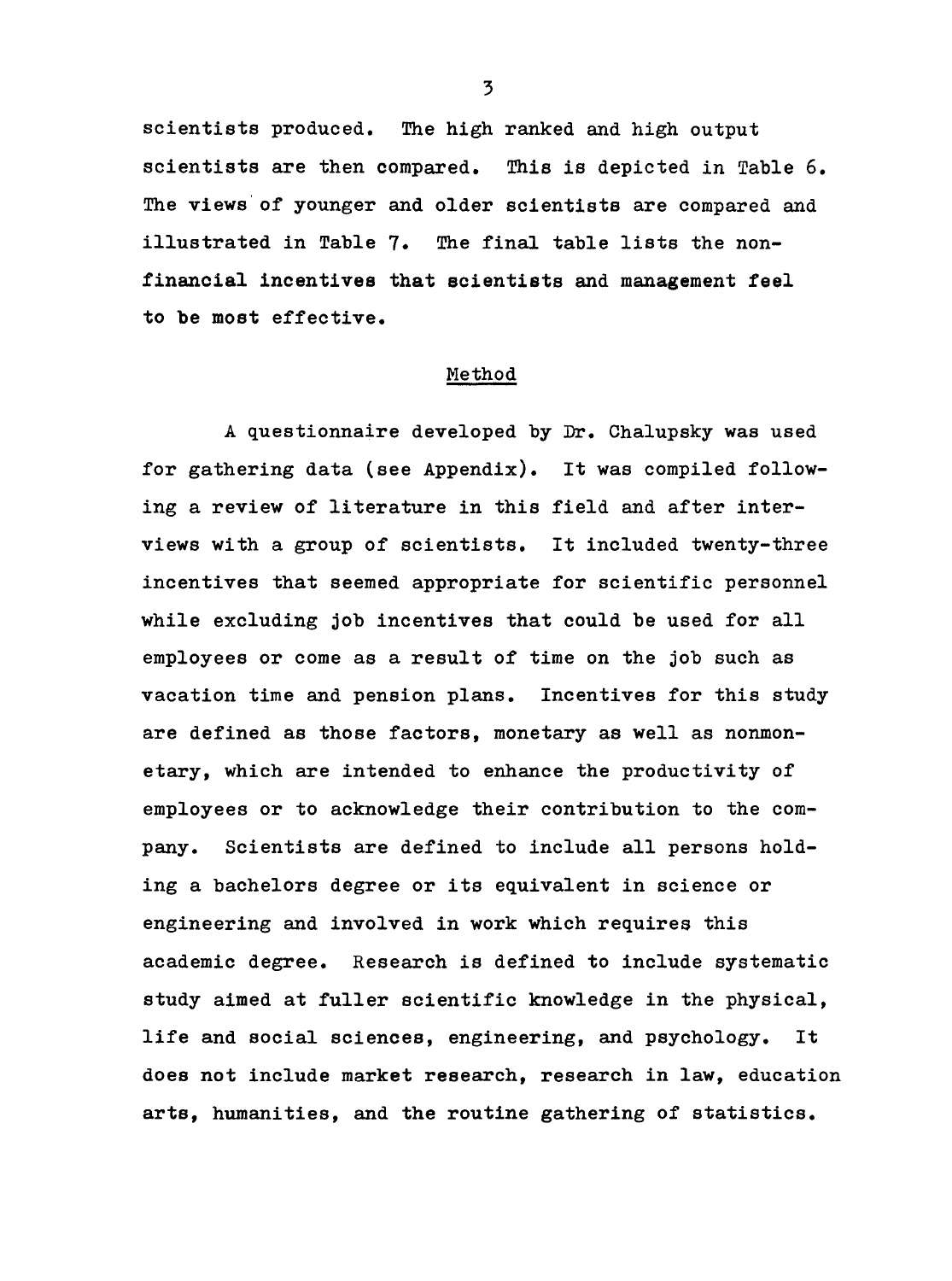Development is defined to include the activity on nonroutine problems encountered in translating research findings or other scientific knowledge into products or services. It does not include production engineering or routine technical services such as quality control, evaluation or testing.

Dr. Chalupsky sent the questionnaire to the vicepresidents or directors of research in seventeen pharmaceutical laboratories and research institutions and received a return from thirteen. This was a return rate of 76 per cent of the group selected. The present questionnaire was sent to sixteen such laboratories and institutions. A return was received from ten yielding a 62.5 per cent rate. The thirteen organizations represented over 3,000 scientists engaged in research and development while the ten received in the present study represented over 4,000 dealing in the same activity. The same questionnaire was sent to a group of scientists from one of the participating organizations. The only difference in the questionnaire was the addition of professional background information.

The sample of scientists included groups of workers with different years of total professional experience. It was also divided into age groups and was appraised by management into thirds based on productivity or scientific contribution. A return envelope was included with the questionnaire to insure anonymity of participating scientists. Both resulted in over a 60 per cent return, which indicated high interest from the respondents. The fields of chemistry,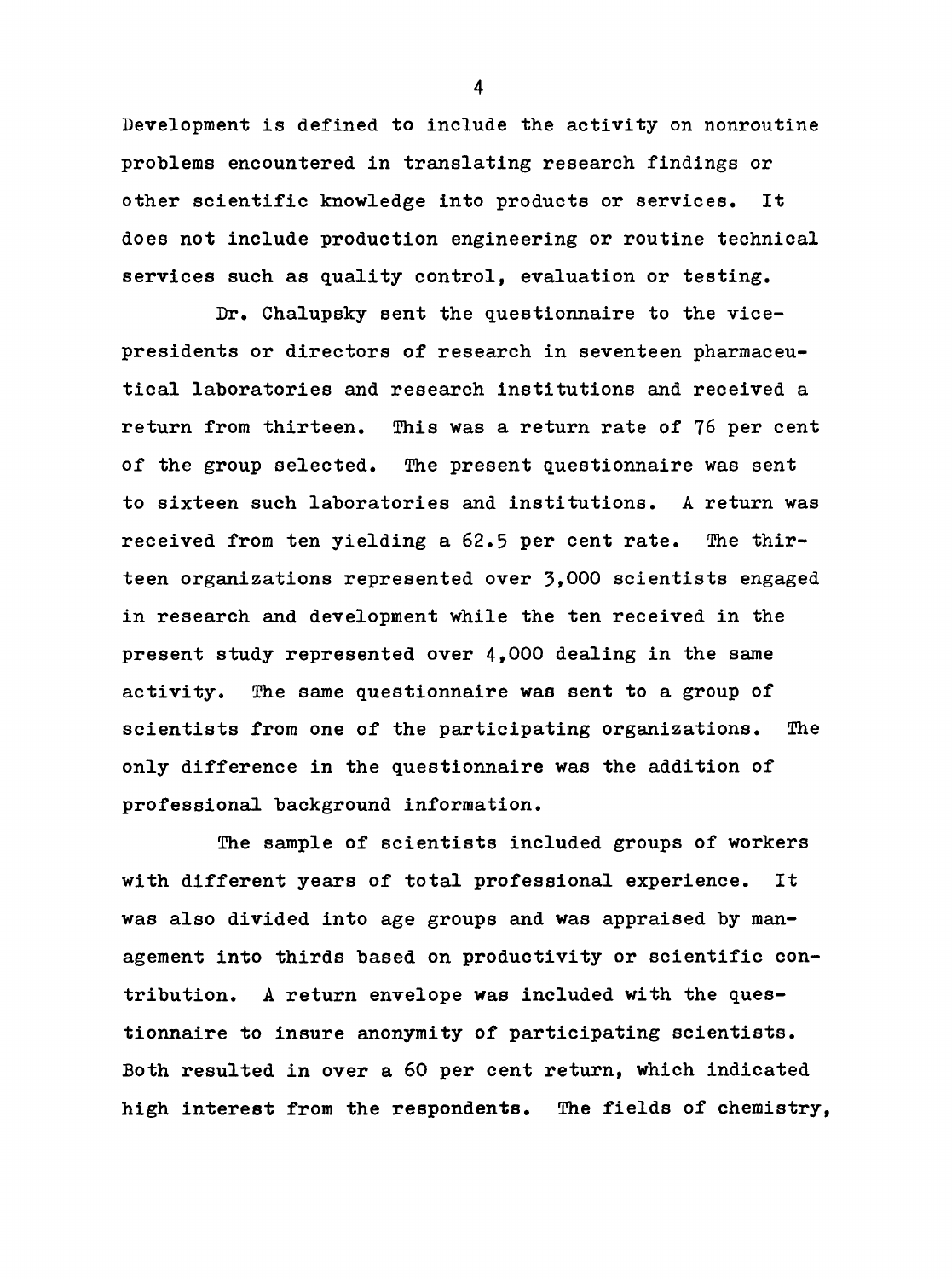mechanical engineering, biochemistry, chemical engineering, and others in the field of biology were represented.

## Management Survey

A comparison of the results as to which incentives were used by one or more of the organizations for scientists in research and development is illustrated in Table 1. The median ranking for the same incentives which received at least six responses is also illustrated. This indicated the importance that management placed on these incentives.

In addition to the incentives listed in the questionnaire, others were written in and judged to be effective by management. One was using challenging general assignments with an understanding of their importance and discussing progress as the project moved along without interfering with the scientist. Other write-in incentives included providing contacts with other scientists in the same field, showing the importance of research and development in improving company performance, giving a feeling of real accomplishment to the scientist, and describing the accomplishments of scientists and engineers in the house organ. The present study had other incentives written in, including paid transportation for wives to certain professional meetings, first class air travel, peer recognition, overseas premium pay, and assigned parking spaces. One other "writein" was funding for a project of the scientist as a reward for work well done on regular work assignments.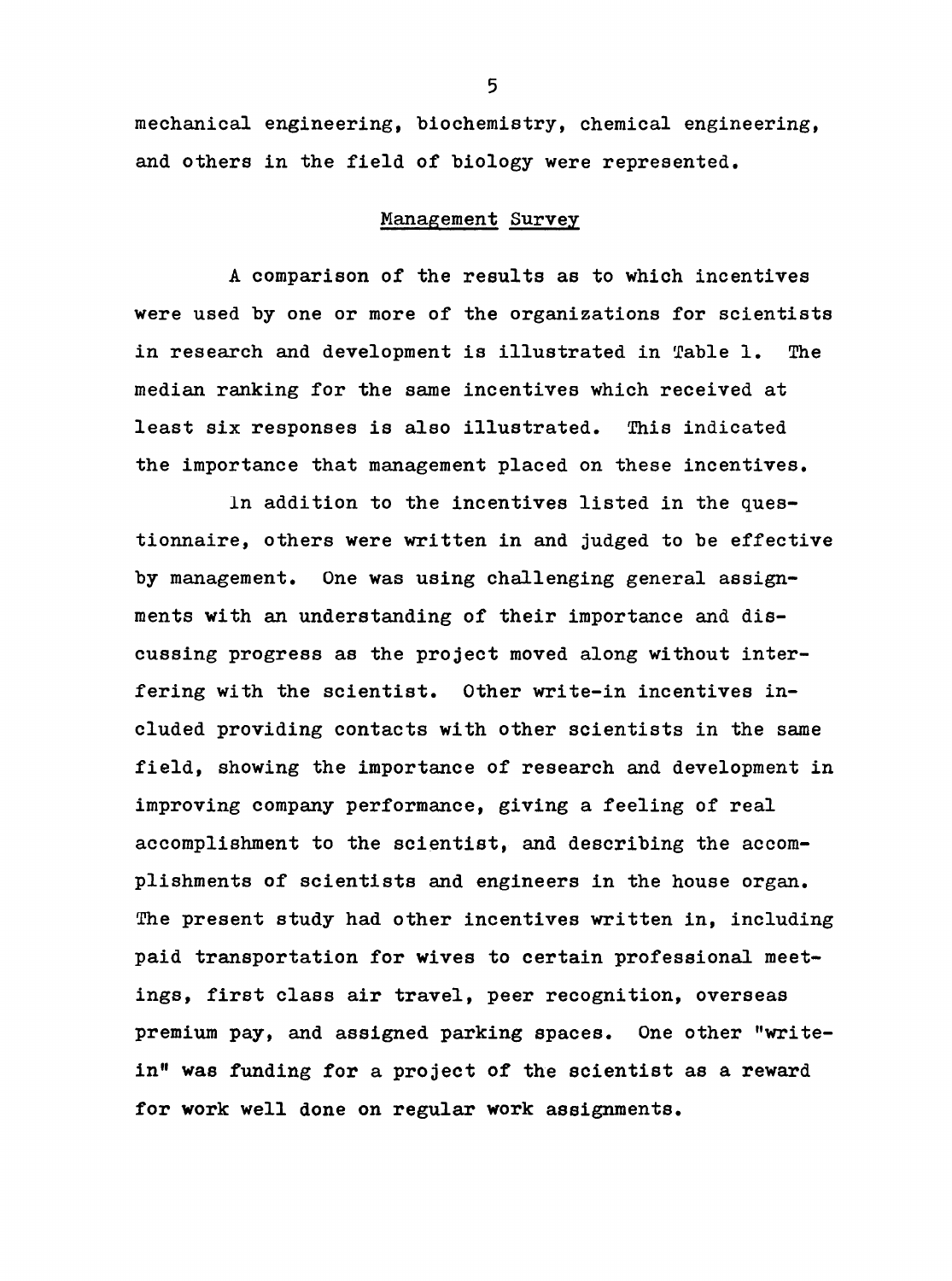|  | TABLE 1 |  |                                                 |
|--|---------|--|-------------------------------------------------|
|  |         |  | UTILIZATION OF INCENTIVES BY MAJOR LABORATORIES |

|                                                                                                                                                                                                                                                                                                                                                                                                                                                                                                                                                                                                                                                                                                                                                                                                          | Based on 13                                                                                                                                                                                               | Based on 10                                                                                                        |
|----------------------------------------------------------------------------------------------------------------------------------------------------------------------------------------------------------------------------------------------------------------------------------------------------------------------------------------------------------------------------------------------------------------------------------------------------------------------------------------------------------------------------------------------------------------------------------------------------------------------------------------------------------------------------------------------------------------------------------------------------------------------------------------------------------|-----------------------------------------------------------------------------------------------------------------------------------------------------------------------------------------------------------|--------------------------------------------------------------------------------------------------------------------|
|                                                                                                                                                                                                                                                                                                                                                                                                                                                                                                                                                                                                                                                                                                                                                                                                          | No. of<br>companies<br>using<br>Median<br>incentive ranking                                                                                                                                               | No. of<br>companies<br>using<br>Median<br>incentive ranking                                                        |
| Merit salary increases<br>Encouragement to publish<br>Time to attend professional meetings<br>Transportation to professional meetings.<br>More complex and challenging assignments<br>Tuition or other educational aid<br>Promotion to higher rank<br>Increased technical assistance<br>Participation in company seminars, meetings.<br>Recognition for superior performance<br>Better technical equipment<br>Greater freedom to come and go<br>Restricted stock options or purchases.<br>Monetary rewards for superior performance<br>Added clerical assistance.<br>Dues paid in professional organizations.<br>Educational leave - sabbaticals.<br>Profit sharing<br>Improved office space.<br>Reward patent disclosure/issuance<br>Royalties or commissions on inventions<br>Rewards for suggestions. | 13<br>$\mathbf{I}$<br>6.5<br>12<br>12<br>11<br>12<br>96<br>1524<br>12<br>12<br>11<br>10<br>10<br>9<br>$\begin{array}{c} 6 \\ 9 \end{array}$<br>$\overline{\overset{8}{6}}$<br>$\overline{6}$<br>10<br>433 | $\overline{2}$<br>10<br>5<br>9<br>7.5<br>10<br>99998<br>9382<br>10<br>6<br>7.5<br>4<br>4<br>10.5<br>$\overline{2}$ |

 $\sigma$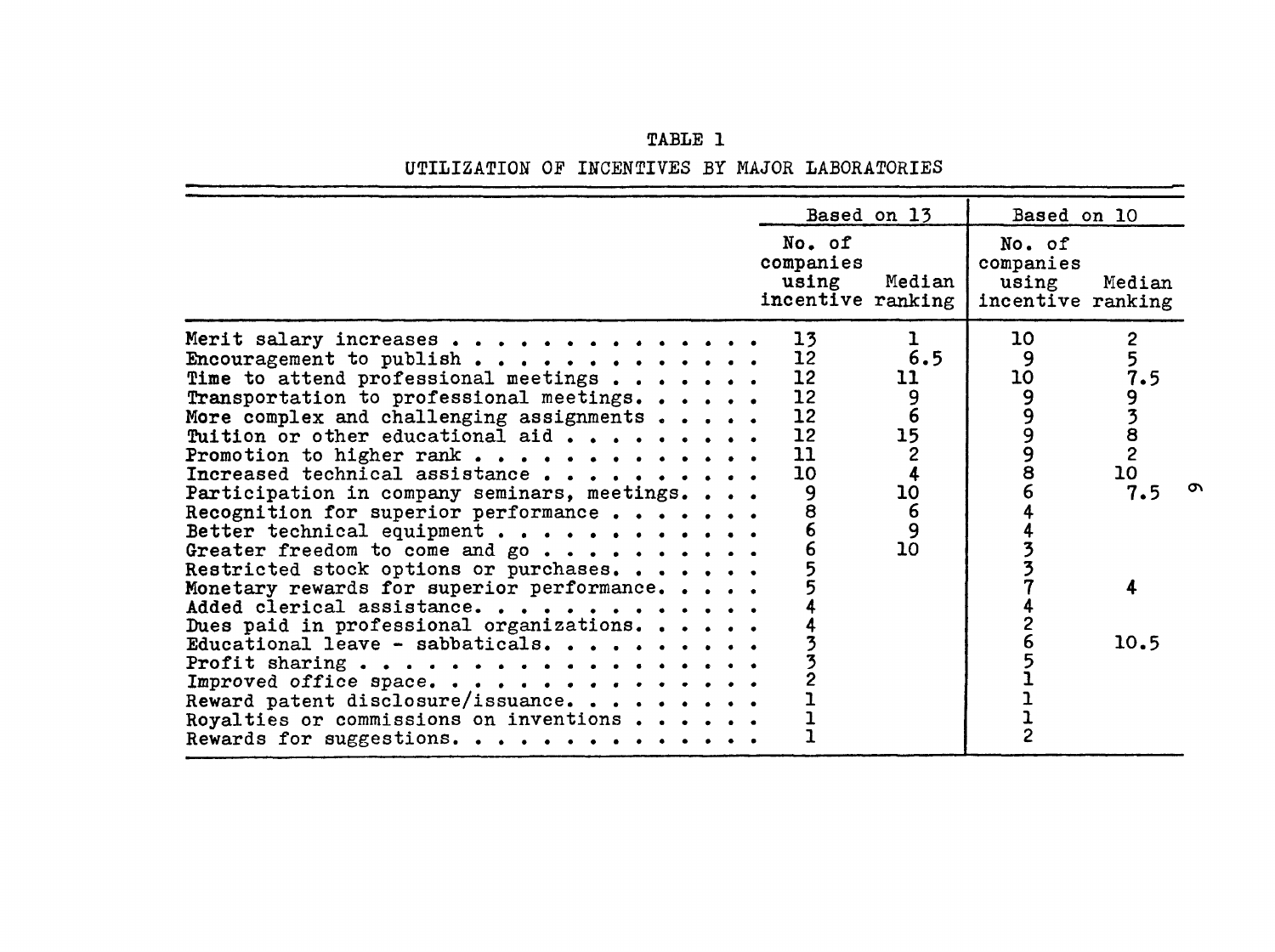The effectiveness of incentives as judged by management in the two studies showed certain changes in attitude. Merit salary increases and promotions were ranked as the most effective incentives in both studies. The increase in the complexity and challenge of assignments was also ranked highly by both groups. Increased technical assistance, which was ranked as the third most effective incentive by the first study, dropped in importance in the present study. Its place was taken by a motivator not considered important previously. This incentive is special monetary rewards for superior performance. It has also replaced special recognition or commendation for superior performance. There seems to be a shift in favor of monetary rewards as an incentive for special job performance rather than other nonmonetary recognition. The two incentives judged as being least effective in the previous study were believed to be more effective motivators in this study. The least effective incentives are now thought to be educational leave and increased technical assistance. These were originally considered very effective.

The changes that have taken place in this area involve additional incentives that are now considered important that originally were not and a rearranging of the relative effectiveness of the incentives listed in the questionnaire. The changes in the "write-in" incentives were considered of little importance since these motivators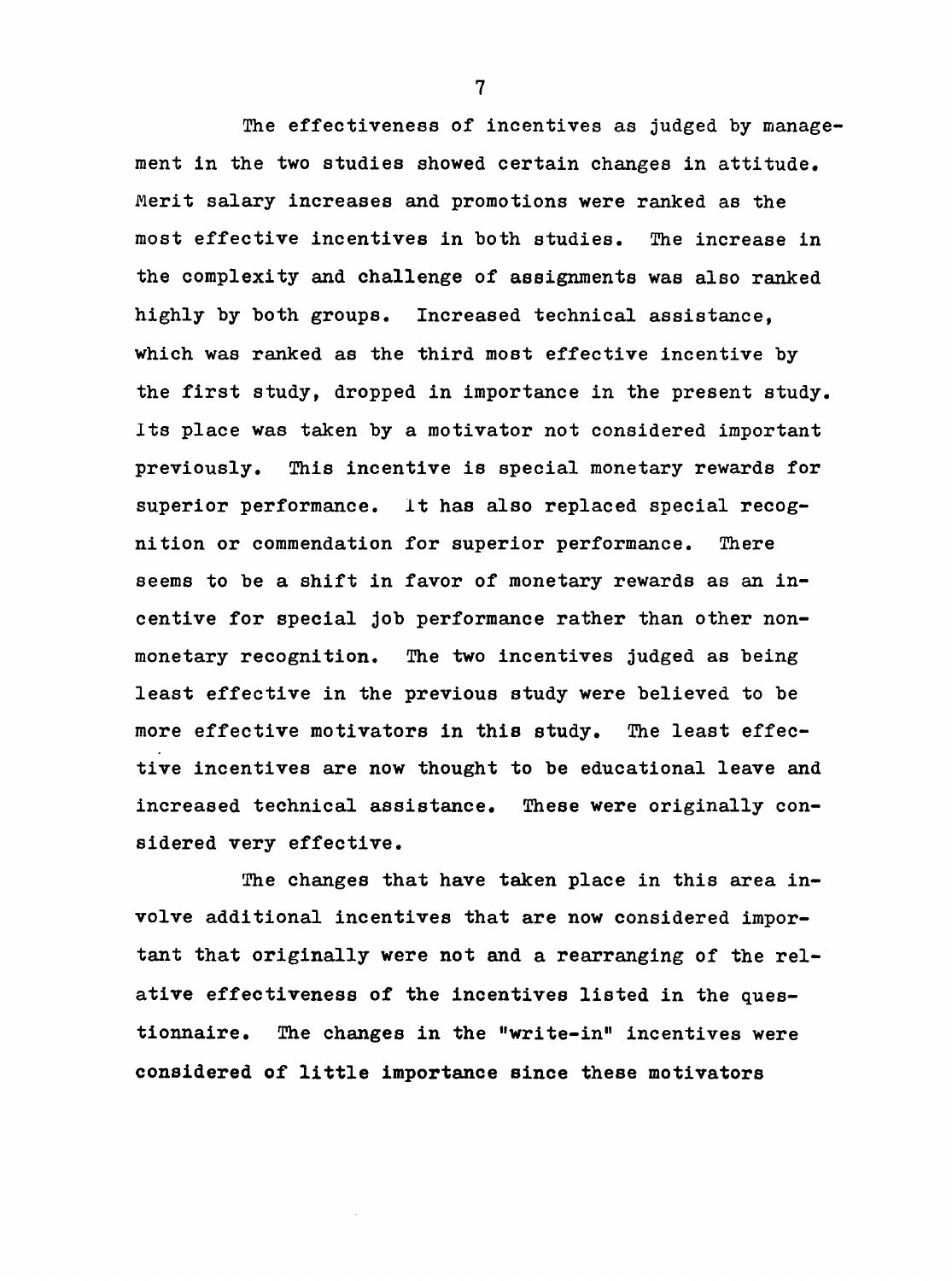were either little used or considered of little importance, The shuffling of the rankings of the incentives is more important since it indicates management's conception of the relative effectiveness of the incentives that it employs. This in turn will be passed on to the employees through the method management uses in presenting the incentives.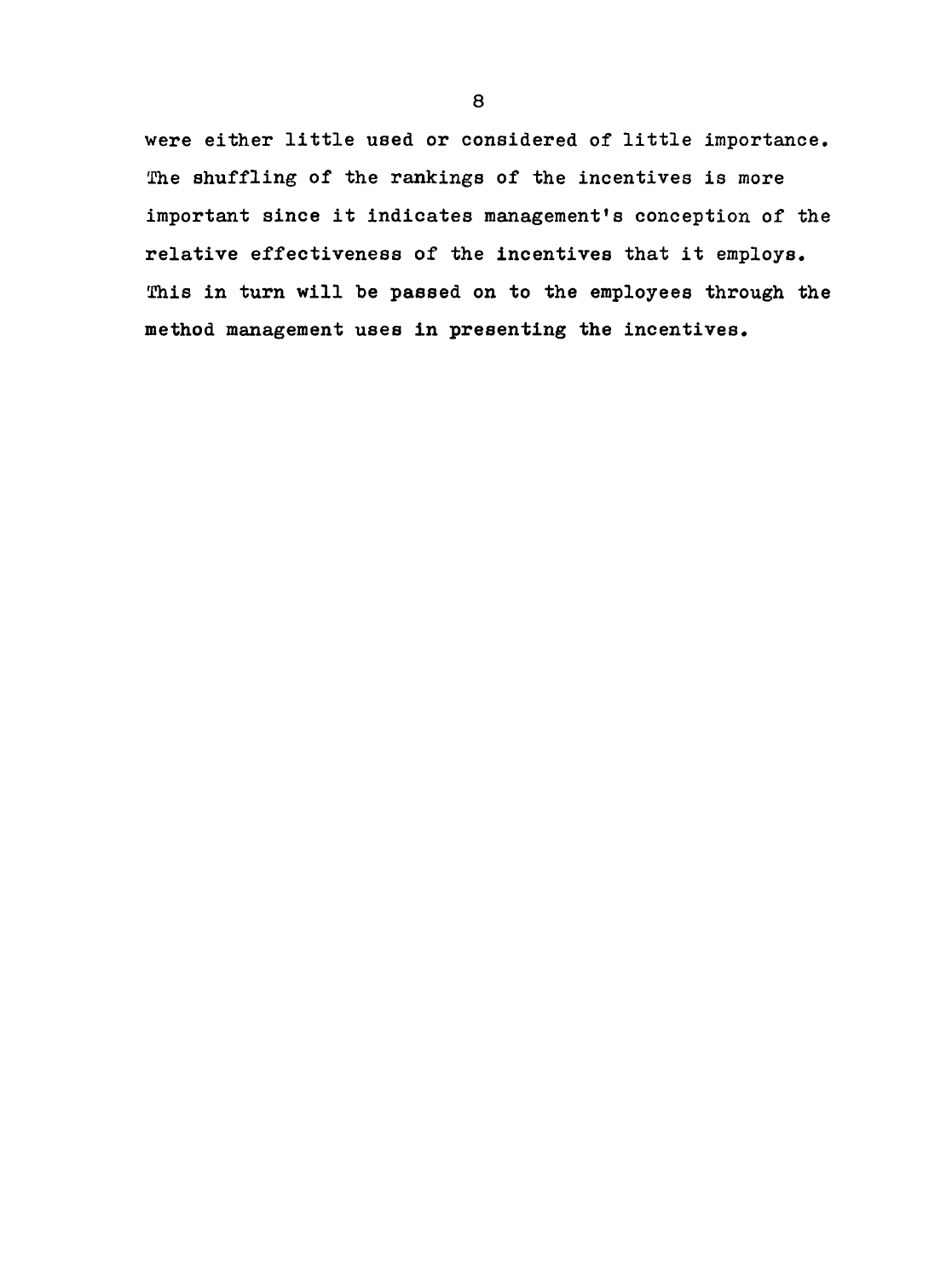#### CHAPTER II

#### INCENTIVE AWARENESS

As Dr. Chalupsky noted, an incentive must be perceived as present before it can motivate. The incentives management stated that it used and the degree to which the scientists perceived these incentives as being present is illustrated in Table 2. In the Chalupsky study, participation in company seminars or meetings was not indicated by management as an incentive. It was indicated as a possible motivator in the present study. On the other hand greater freedom to come and go (a less structured work situation) and the availability of stock options or special stock purchase plans were not. The per cent of scientists recognizing the incentives agreed, for the most part, with the exception of encouragement to publish, which dropped, and merit salary increases, which was recognized by a greater number of scientists. Rewards for worthwhile suggestions, which was not indicated as an incentive in either study, dropped in the number of employees recognizing it as a motivator. Another incentive that was not indicated as present by management in either study, special recognition for superior performance, again was perceived by the majority of scientists.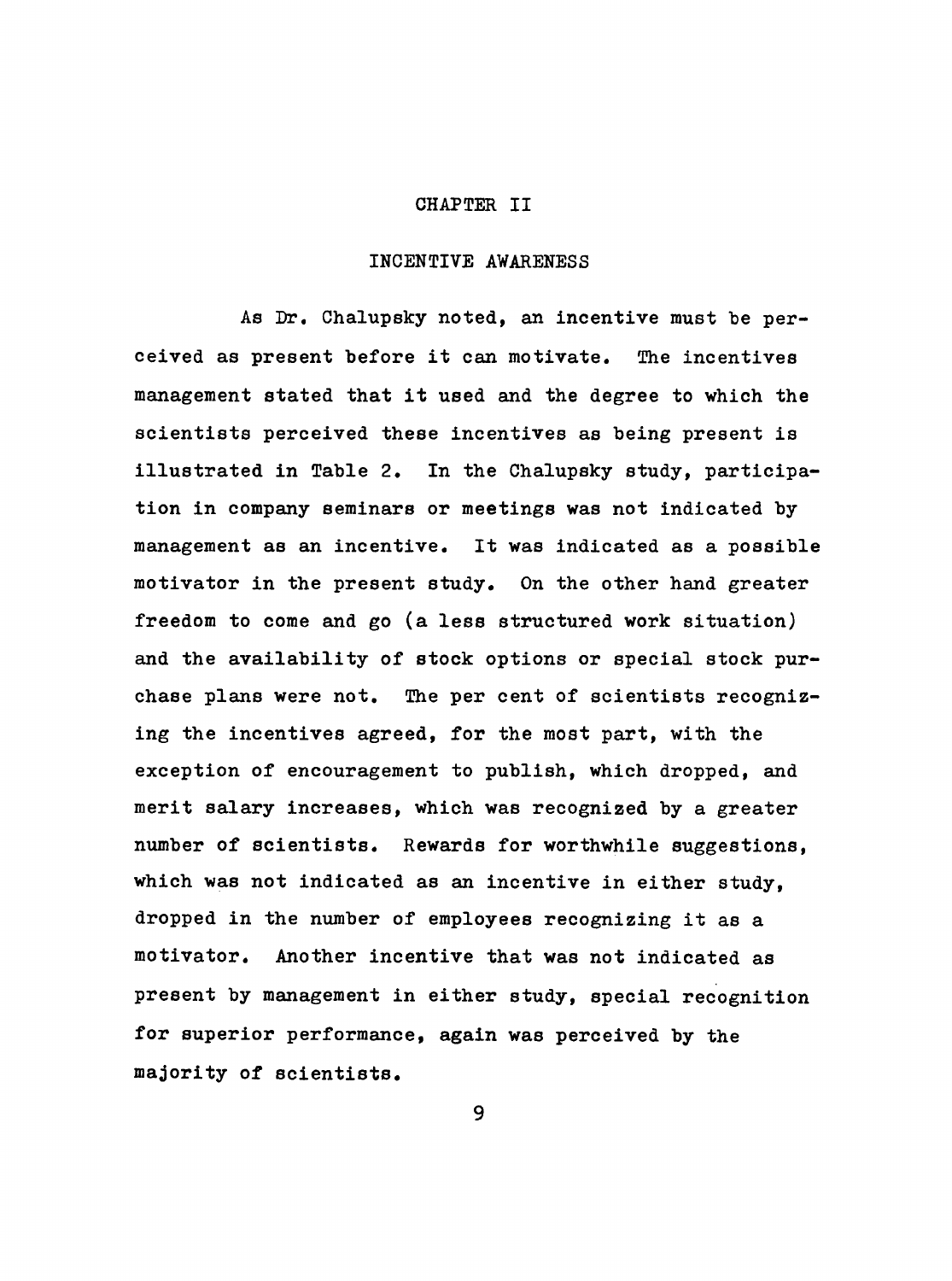# TABLE 2

PRESENCE OF INCENTIVES AS VIEWED BY LABORATORY SCIENTISTS AND THEIR MANAGEMENT

|                                                        |                            | Survey A                    | Survey B                      |                             |  |  |
|--------------------------------------------------------|----------------------------|-----------------------------|-------------------------------|-----------------------------|--|--|
| Incentive Practice                                     | Indicated by<br>management | % scientists<br>recognizing | Indicated by<br>$m$ anagement | % scientists<br>recognizing |  |  |
| Transportation to prof. mtgs.                          | $\mathbf{x}$               | 100                         | $\mathbf x$                   | 96                          |  |  |
| Time to attend prof. mtgs                              | $\mathbf{x}$               | 99                          | $\mathbf x$                   | 96                          |  |  |
| Attend co. seminars, mtgs                              |                            | 91                          | $\mathbf x$                   | 88                          |  |  |
| Tuition - educational aid.                             | $\mathbf{x}$               | 88                          | $\mathbf{x}$                  | 80                          |  |  |
| Recognition for performance                            |                            | 81                          |                               | 78                          |  |  |
| Encouragement to publish                               | $\mathbf{x}$               | 77                          | $\mathbf{x}$                  | 55                          |  |  |
| Promotion to higher rank $\bullet$ $\bullet$ $\bullet$ | $\mathbf{x}$               | 76                          | $\mathbf x$                   | 80                          |  |  |
| More challenging assignments.                          | $\mathbf{x}$               | 67                          | $\mathbf{x}$                  | 76                          |  |  |
| Better technical equipment                             | $\mathbf x$                | 67                          | $\mathbf{x}$                  | 52                          |  |  |
| Merit salary increases                                 | $\mathbf x$                | 63                          | $\mathbf x$                   | 80                          |  |  |
| Rewards for suggestions                                |                            | 59                          |                               | 32                          |  |  |
| Greater freedom to come and go                         | $\mathbf{x}$               | 55                          |                               | 56                          |  |  |
| Stock options or purchases                             | $\mathbf x$                | 53                          |                               |                             |  |  |
| Increased technical assistance                         | $\mathbf x$                | 52                          | $\mathbf{x}$                  | 52                          |  |  |
| Educational leave-sabbaticals.                         | $\mathbf{x}$               | 32                          | $\mathbf{x}$                  | 25                          |  |  |
| Added clerical assistance                              | $\mathbf{x}$               | 16                          | $\mathbf x$                   | 28                          |  |  |

 $\pm$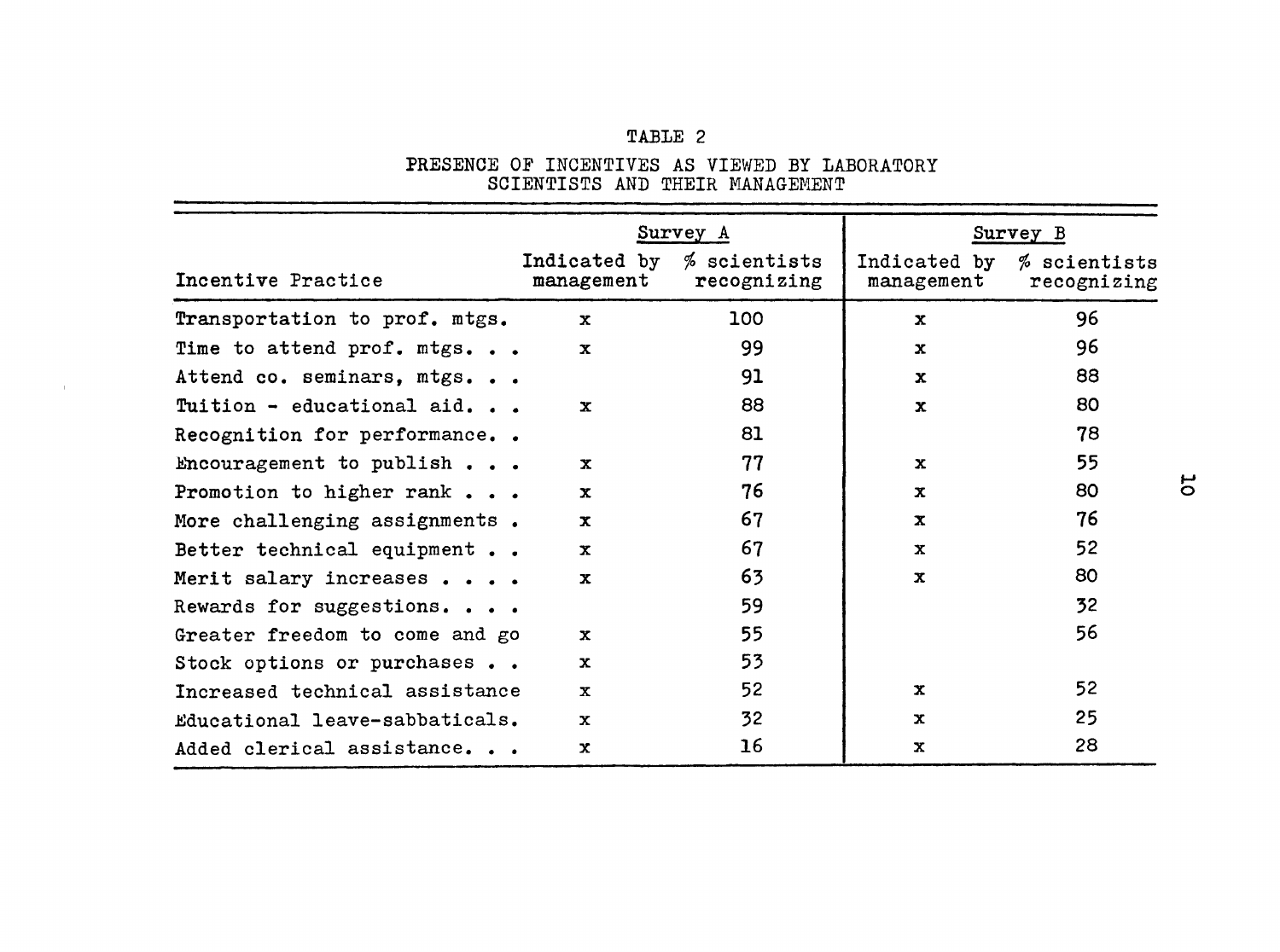There still appeared to be a need for better communication between scientists and management in regard to what incentives were actually present and being used within an organization. Pew of the incentives used by management were judged as being present by a majority of the employees. Only five incentives in either study were perceived by 80 per cent or more of the scientists responding. Incentives should be recognized to a much greater degree than they are presently in order to be an effective tool of management.

# Incentive Influence

The area of incentive effectiveness deals with the degree to which management and employees agree on the appraisal or value of the incentives. There is a great deal of agreement within each study. There has been a shift, however, in the importance or rankings of the incentives. This is shown in Table 3. Management's rankings were compared to those of the scientists' in this table. Merit salary increases, encouragement to publish, paid transportation to professional meetings, increased technical assistance, and better technical equipment were all judged as less important by management in the present study than was true previously. The increase in the complexity and challenge of assignments and tuition and other educational aid were judged to be more important by management. Tuition and other educational aid was judged to be less important by scientists. Monetary rewards for superior performance were not listed as an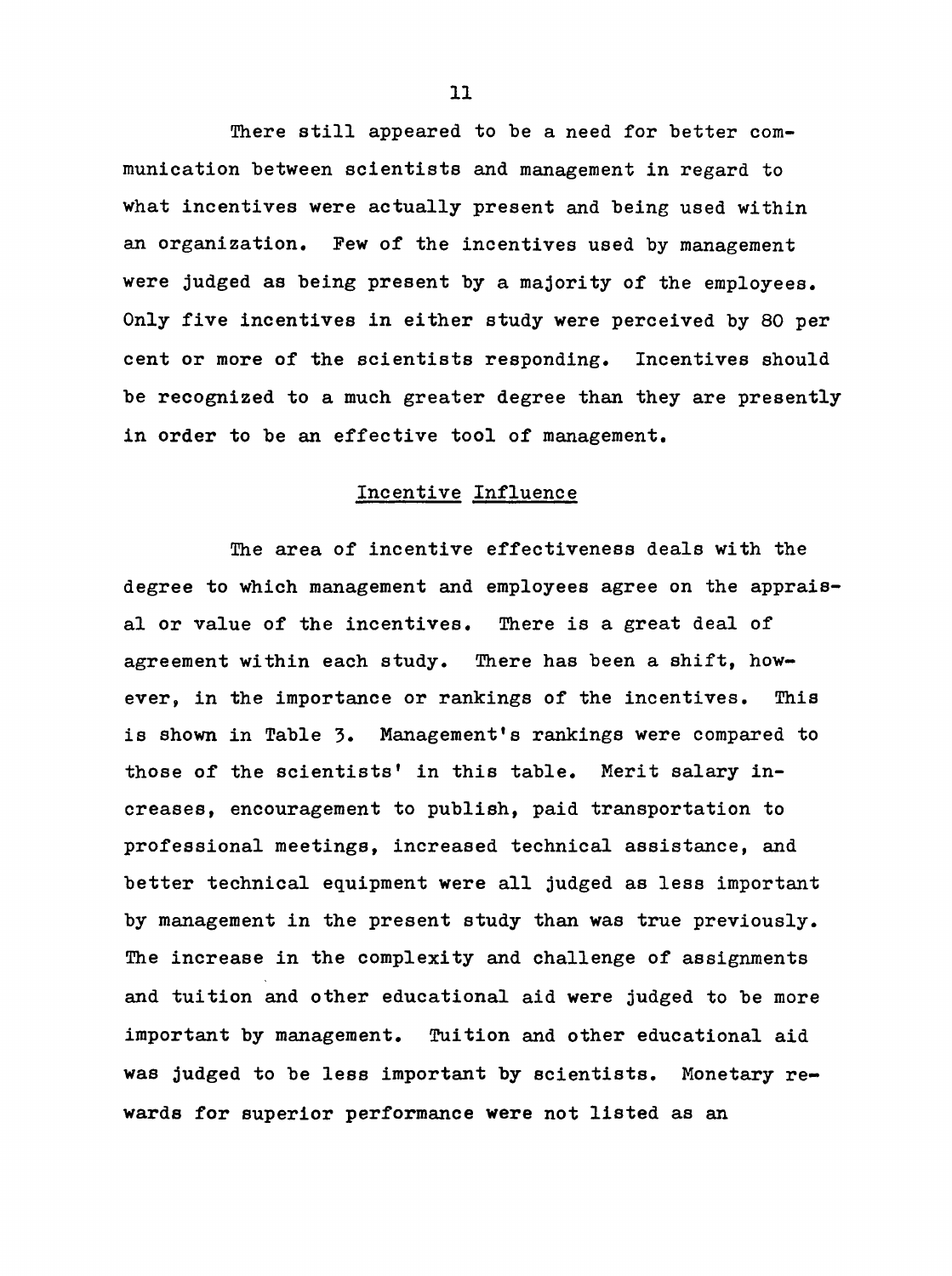incentive in the original study. Rewards was ranked second most important in this study. It was also ranked very high by the scientists. Another incentive not included in the first study was participation in company seminars or meetings, Both management and employees agree now on its effectiveness. Stock options or purchases were not listed by scientists or management as present in this study. Greater freedom to come and go was not listed by management as an incentive while the scientists viewed it as present and ranked it.

There was a great deal of difference in the ranking of the incentives when the two studies were compared. However, this is not of great importance. The important factor is the degree to which management and scientists agreed in their rankings within each study. This agreement does exist. Consider the present study. The most important incentive viewed by management was the increase in complexity and challenge of assignments. It was also the highest ranked incentive of the scientific group. This was also true of all the top eight incentives with the exception of educational aid and tuition. Management and scientists agree on the relative importance of each. Tuition and other educational aid remained the exception. This incentive was ranked higher in the study done by Dr. Uhalupsky. Now, management ranks it much higher while scientists consider it less important. A re-evaluation of the relative importance of this incentive is necessary.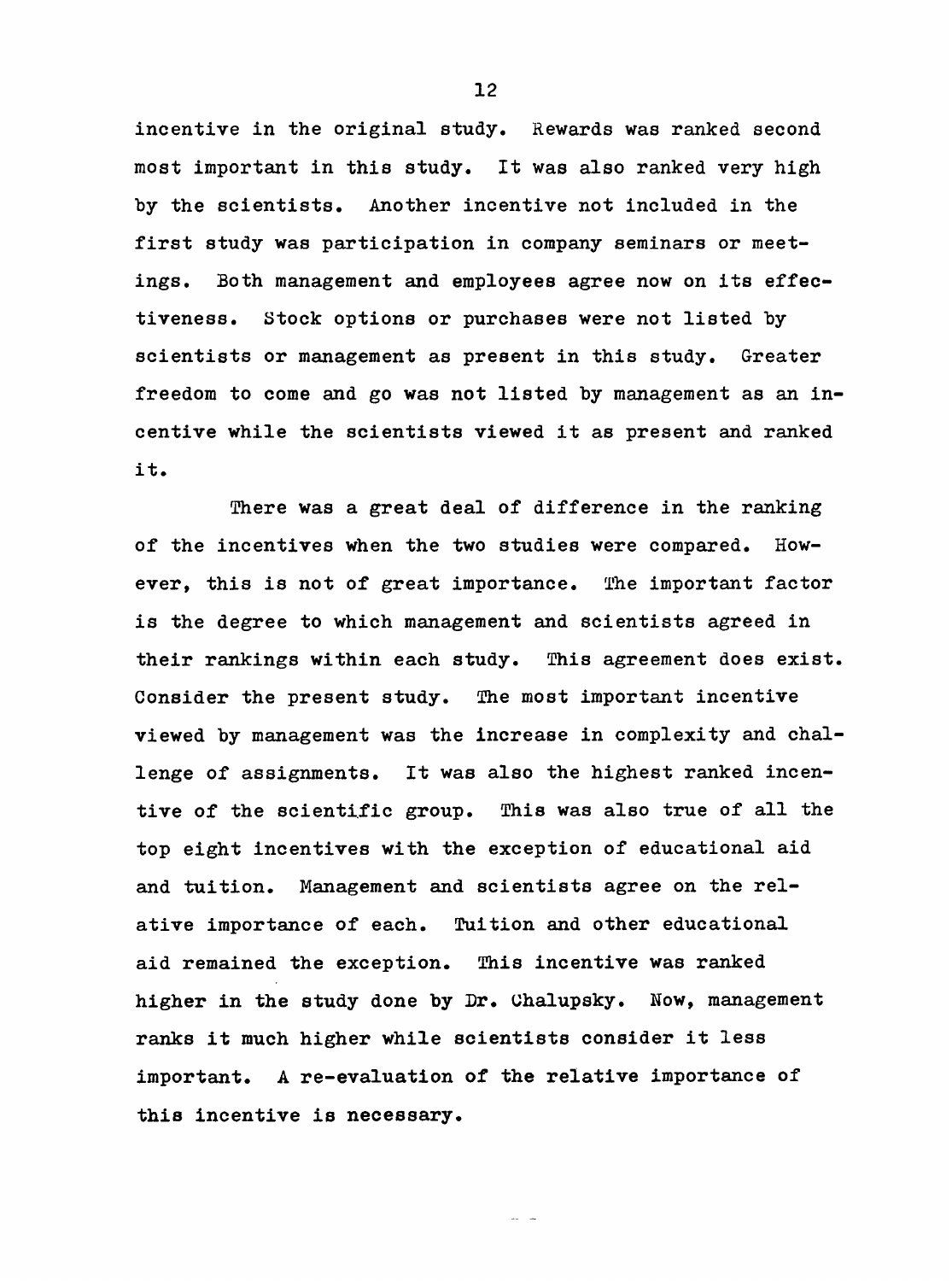# TABLE 3

### INFLUENCE OP COMPANY INCENTIVES AS JUDGED BY LABORATORY SCIENTISTS AND THEIR MANAGEMENT

| Incentive Practice                               | Mgmt<br>Ranking         | Median<br>Scientist<br>Ranking | Mgmt<br>Ranking | Median<br>Scientist<br>Ranking |
|--------------------------------------------------|-------------------------|--------------------------------|-----------------|--------------------------------|
| Merit salary increases                           | 1                       | $\overline{2}$                 | 5               | 4                              |
| Promotion to higher rank                         | $\overline{2}$          | 3                              | 3               | 5                              |
| Increase in challenge<br>of assignments          | $\overline{\mathbf{3}}$ | 3                              | ı               | $\overline{3}$                 |
| Encouragement to publish                         | 4                       | 5.5                            | 7               | 8                              |
| Paid transportation to<br>professional meetings  | 5                       | 8                              | 10              | 9                              |
| Time off for attendance<br>at professional mtgs  | 6                       | 6                              | 6               | $\overline{7}$                 |
| Increased technical<br>assistance                | $\overline{7}$          | 6                              | 12 <sup>2</sup> | 11                             |
| Stock options or stock<br>purchases              | 8                       | 10                             | NA              | <b>NA</b>                      |
| Better technical equip.                          | 9                       | 6                              | 11              | 10                             |
| Greater freedom to come<br>and go                | 10                      | 8                              |                 | 9                              |
| Tuition and other edu-<br>cational aid           | 11                      | 8                              | 4               | 8.5                            |
| Educational leave -<br>sabbaticals               | 12                      |                                | 9               |                                |
| Added clerical assistance                        | 13                      |                                | 13              |                                |
| Monetary reward for<br>superior performance      |                         |                                | $\overline{2}$  | 4                              |
| Participation in company<br>seminars or meetings |                         |                                | 8               | 8                              |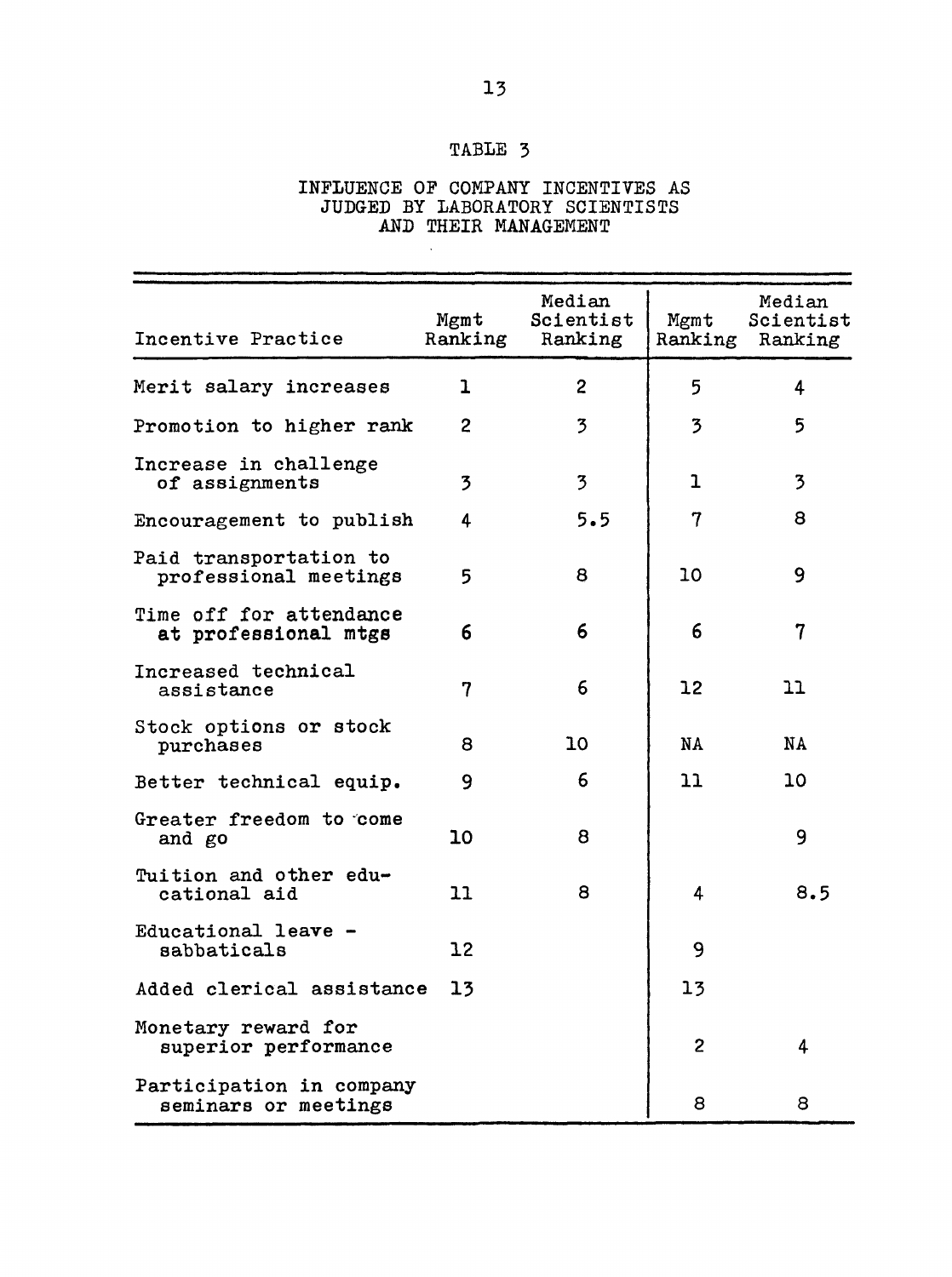There is also agreement on the least effective motivators. Both groups agree on which incentives they consider relatively unimportant. The exception here is greater freedom to come and go. It is not listed by management. The scientists feel it to be in the top ten effective incentives. Once again, re-evaluation may be necessary.

In this section it has been found that communication between management and the scientists was necessary to state which incentives were used within the organization. Management had not been successful in showing which motivators were present. The scientists, for the most part, were unaware of the incentives that were employed within the company. The area of incentive influence showed a high degree of agreement between the scientists and management. They agreed on the relative importance of most of the motivators. There was disagreement on tuition and other educational aid, and greater freedom to come and go, Educational aid was valued higher by management while freedom to come and go was considered higher by scientists.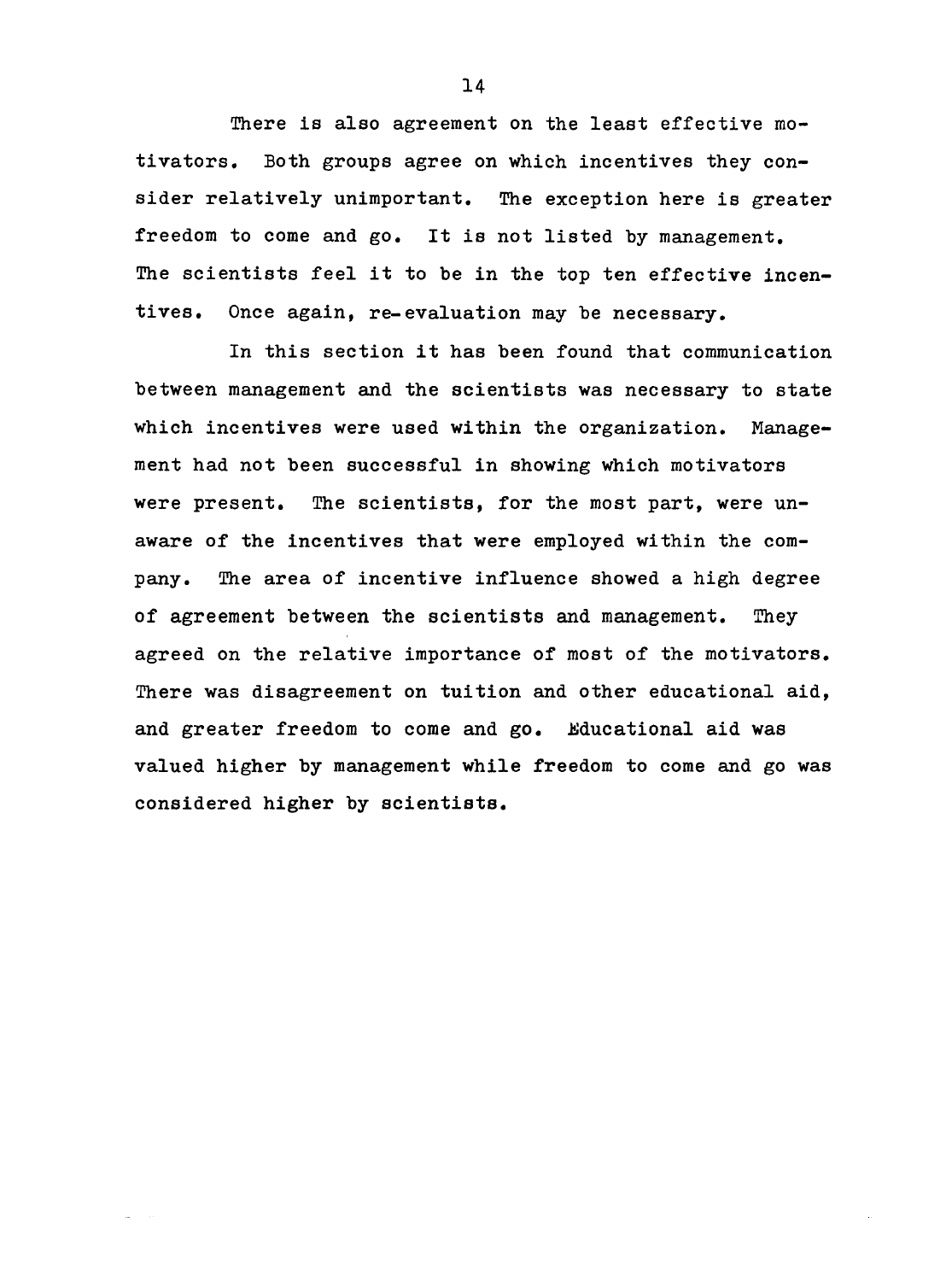#### CHAPTER III

#### SCIENTIFIC PRODUCTIVITY AND INCENTIVE INFLUENCE

The scientists were divided into high and low productivity groups using two different types of criteria. The first of these was management appraisal. The entire group of scientists was divided into thirds by management based on productivity and scientific contribution to the organization, only the top and bottom thirds were used for comparisons. The other type of criteria used was to differentiate high and low output of the scientist based on patents issued and the number of publications the scientist contributed to professional journals or magazines within the last five years, A score was established to numerically differentiate these groups. Three points were given for each patent issued and one point for each publication. The main group was then divided into halves to determine the two groups.

The group appraised by management was listed as the high and low ranked scientists. The group evaluated on their production of patents and publications was listed as the high and low output scientists. Most of the total output group had no patents issued in either study. There was also high agreement between management appraisal and output within each study.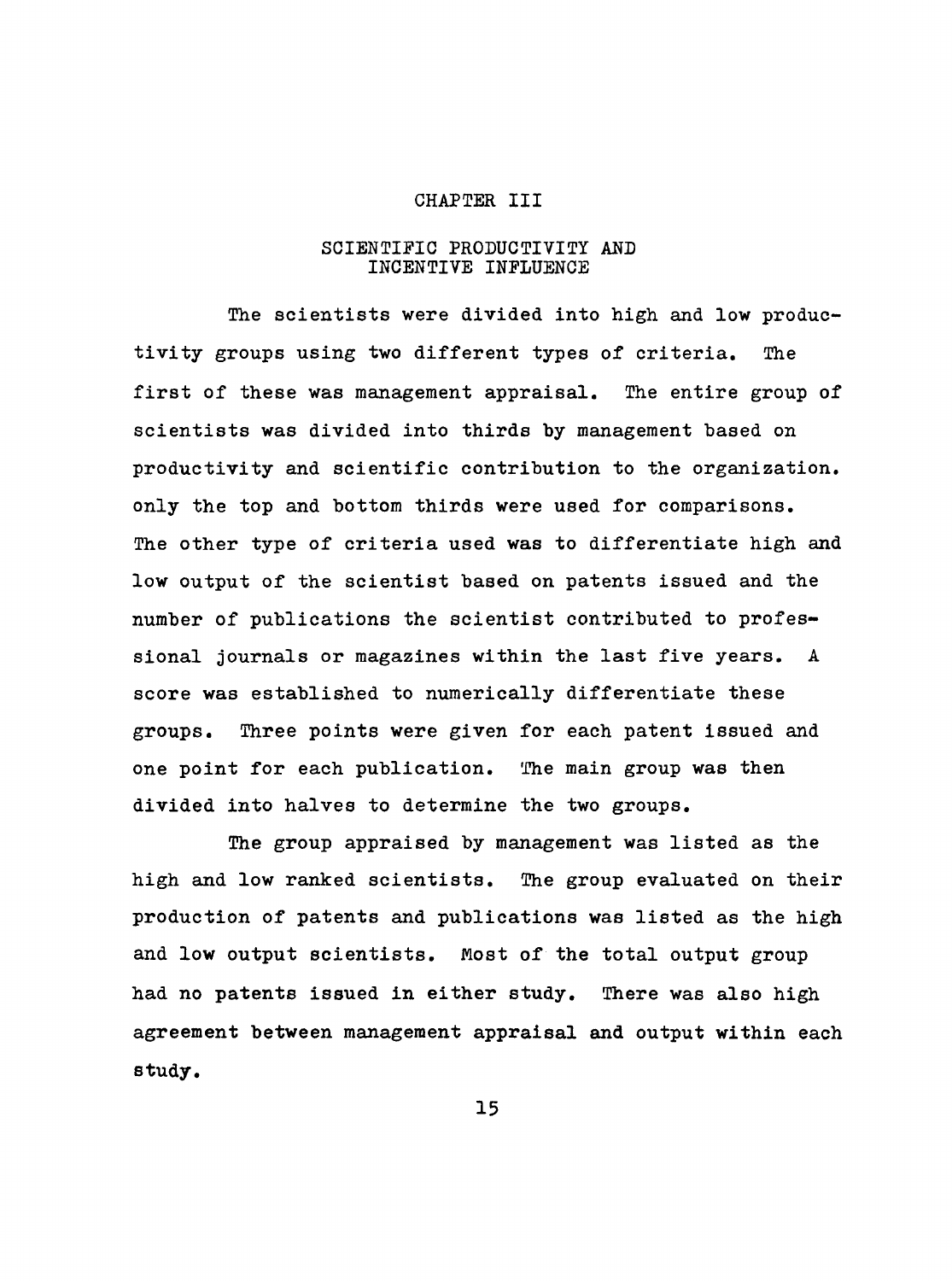## Incentive Views of High and Low Ranked Scientists

The incentives used for comparison in this section were selected as present by at least 50 per cent of the scientists responding. One incentive in each study was not listed in the corresponding study. Restricted stock options or stock purchases were not included in the present study while they were in the initial one. Monetary rewards for superior performances were not listed in the initial study but considered important in the second study. Each incentive was evaluated within its own framework.

The views of scientists ranked by management as being in either the high or low third are depicted in Table 4. Dr. Chalupsky found six incentives that were perceived differently by the two groups. The incentive of greater freedom to come and go was viewed higher by the higher ranked group. It had a median ranking of five for the high ranked group compared to 9»5 for the low ranked group. Another that was perceived differently was restricted stock options or stock purchases. It had a ranking of six for the high group and ten for the low. This incentive was not included in the present study. Neither of these two incentives was considered important either by management or the scientists. Greater freedom to come and go was ranked tenth by management and eighth by the scientists. Restricted stock options or purchases was listed as eighth by management and tenth by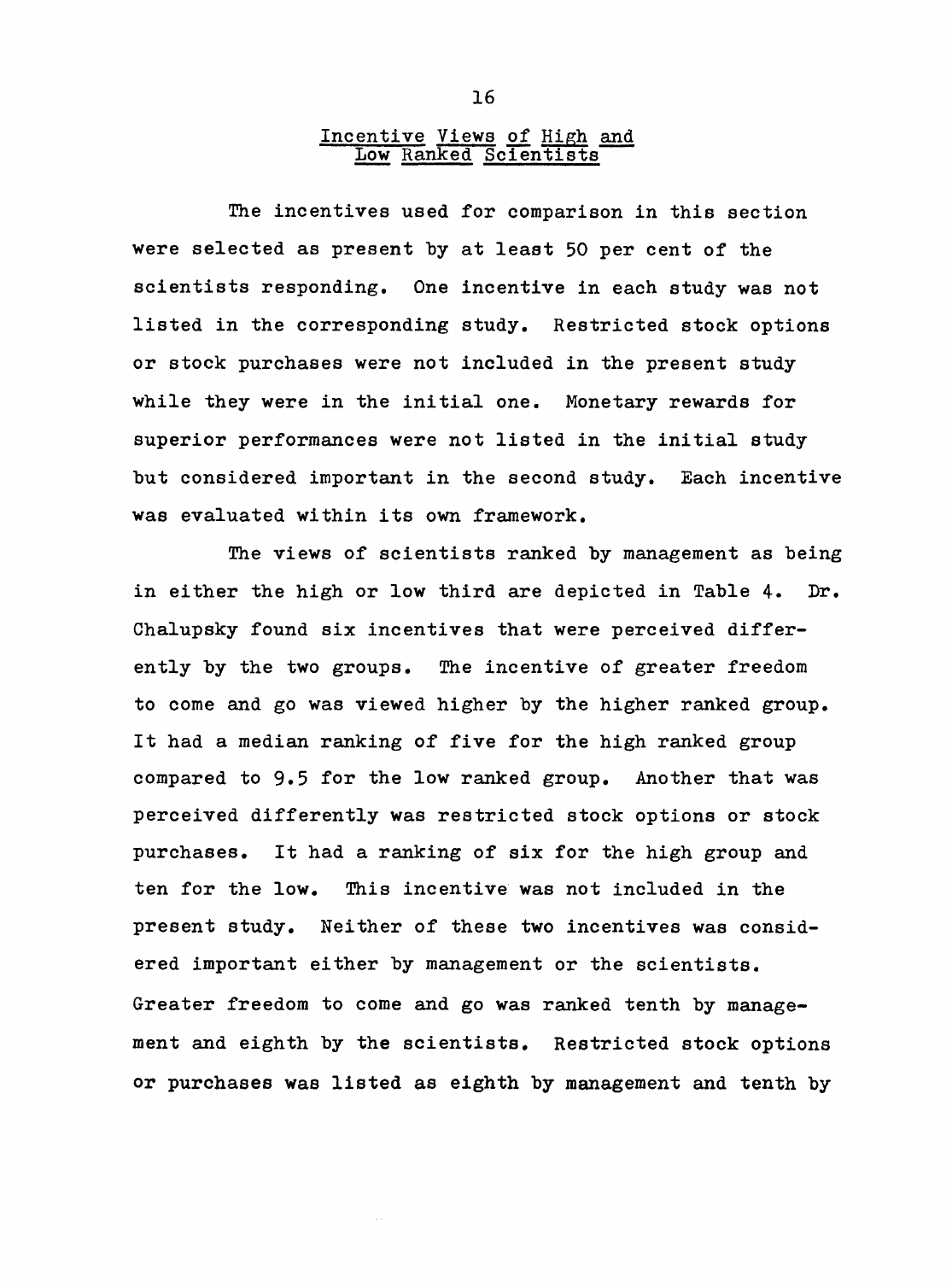|                                              |      | Mgmt Appraisal             |           | Mgmt Appraisal             |
|----------------------------------------------|------|----------------------------|-----------|----------------------------|
| Incentive                                    | High | Low<br>One-third One-third | High      | Low<br>One-third One-third |
| Encouragement to publish                     | 5.5  | 5.0                        | 7.5       | 7.0                        |
| Time for attendance at professional meetings | 5.0  | 6.0                        | 6.0       | 6.0                        |
| Merit salary increases                       | 3.0  | 3.0                        | 4.0       | 5.0                        |
| Transportation to professional meetings      | 8.0  | 7.0                        | 7.0       | 9.0                        |
| Rewards for worthwhile suggestions           | 10.0 | 6.0                        | 12.0      | 10.0                       |
| Promotion to higher rank                     | 3.0  | 2.0                        | 3.0       | 4.0                        |
| More complex and challenging assignments     | 2.5  | 3.0                        | 2.0       | 4.0                        |
| Restricted stock options or purchases        | 6.0  | 10.0                       | <b>NA</b> | NA                         |
| Better technical equipment                   | 8.0  | 4.0                        | 11.0      | 7.0                        |
| Recognition for superior performance         | 6.5  | 6.0                        | 7.0       | 6.5                        |
| Increased technical assistance               | 6.0  | 6.0                        | 8.0       | 8.0                        |
| Tuition or other educational aid             | 10.0 | 5.5                        | 8.0       | 7.0                        |
| Greater freedom to come and go               | 5.0  | 9.5                        | 5.0       | 10.0                       |
| Participation in company meetings, seminars. | 9.0  | 8.0                        | 8.0       | 8.0                        |
| Monetary rewards for superior performance    | NA   | <b>NA</b>                  | 3.0       | 5.0                        |

TABLE 4 INCENTIVES AS VIEWED BY HIGH AND LOW RANKED SCIENTISTS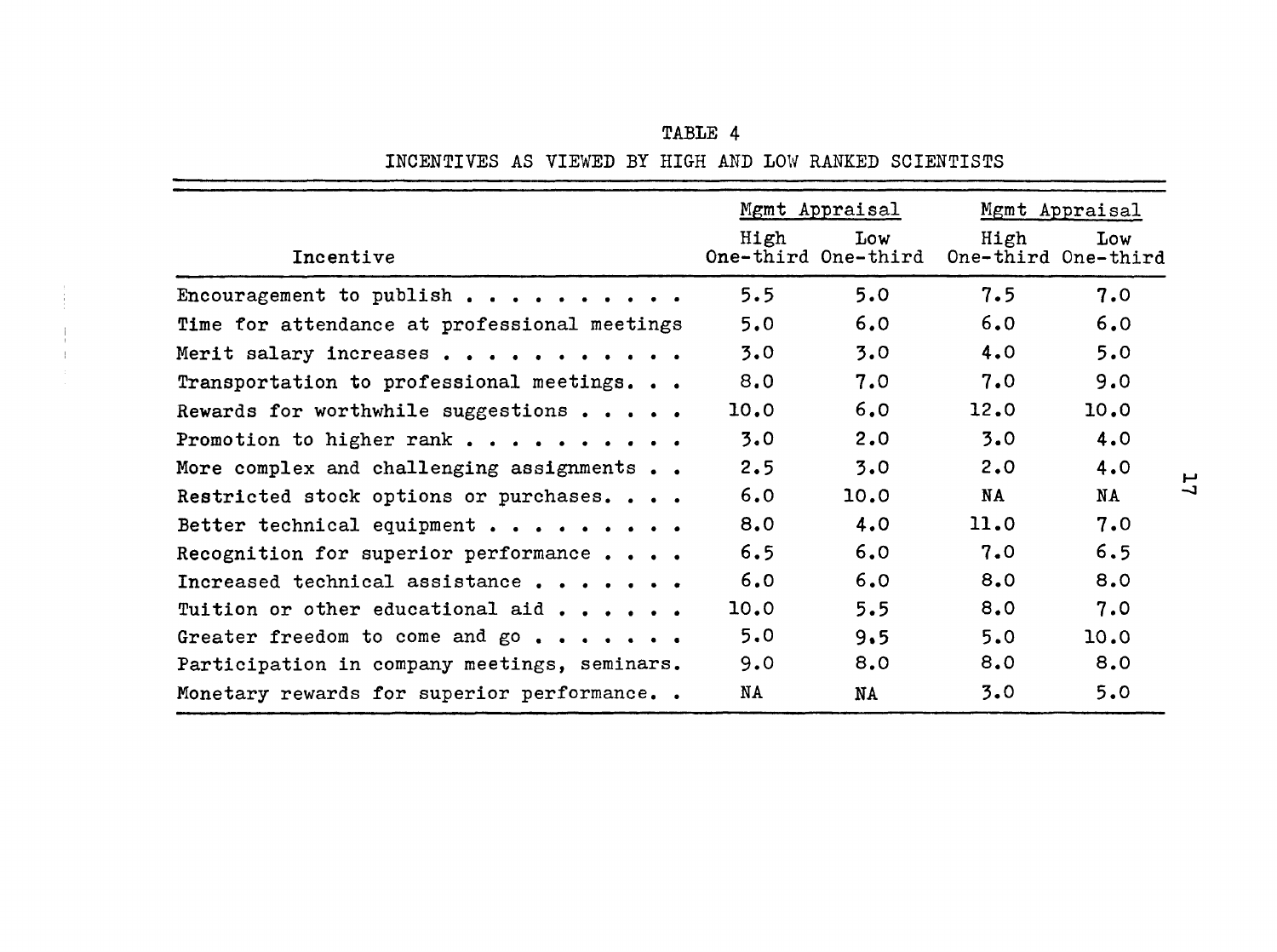the scientists. Time off for attendance of professional meetings, ranked sixth by both groups was also ranked slightly higher by the high ranking group.

There were three incentives that were viewed higher by the low ranked group. The first of these was better technical equipment. It had a ranking of four for the low group and eight for the high group. Overall, this incentive was viewed as being more important to the scientists than to management. The second incentive perceived higher by the low ranked group was tuition and other educational aid. The third was rewards for worthwhile suggestions. Neither of these was considered important by management or scientists.

The present study is evaluated below. Once again, there were various incentives that were perceived differently by the two groups. Restricted stock options or purchases was replaced by monetary rewards for superior performance. Paid transportation to professional meetings was considered higher by the high ranked group. This was a reversal of the previous study where it was ranked higher by the low group. It was not ranked highly, however, by either management or the scientific group as a whole. Increases in the complexity and challenge of assignments was ranked very high by both groups. It was the highest ranked incentive for the high ranked group. Greater freedom to come and go was also ranked higher by this group. The other motivator considered more important by the group appraised higher by management was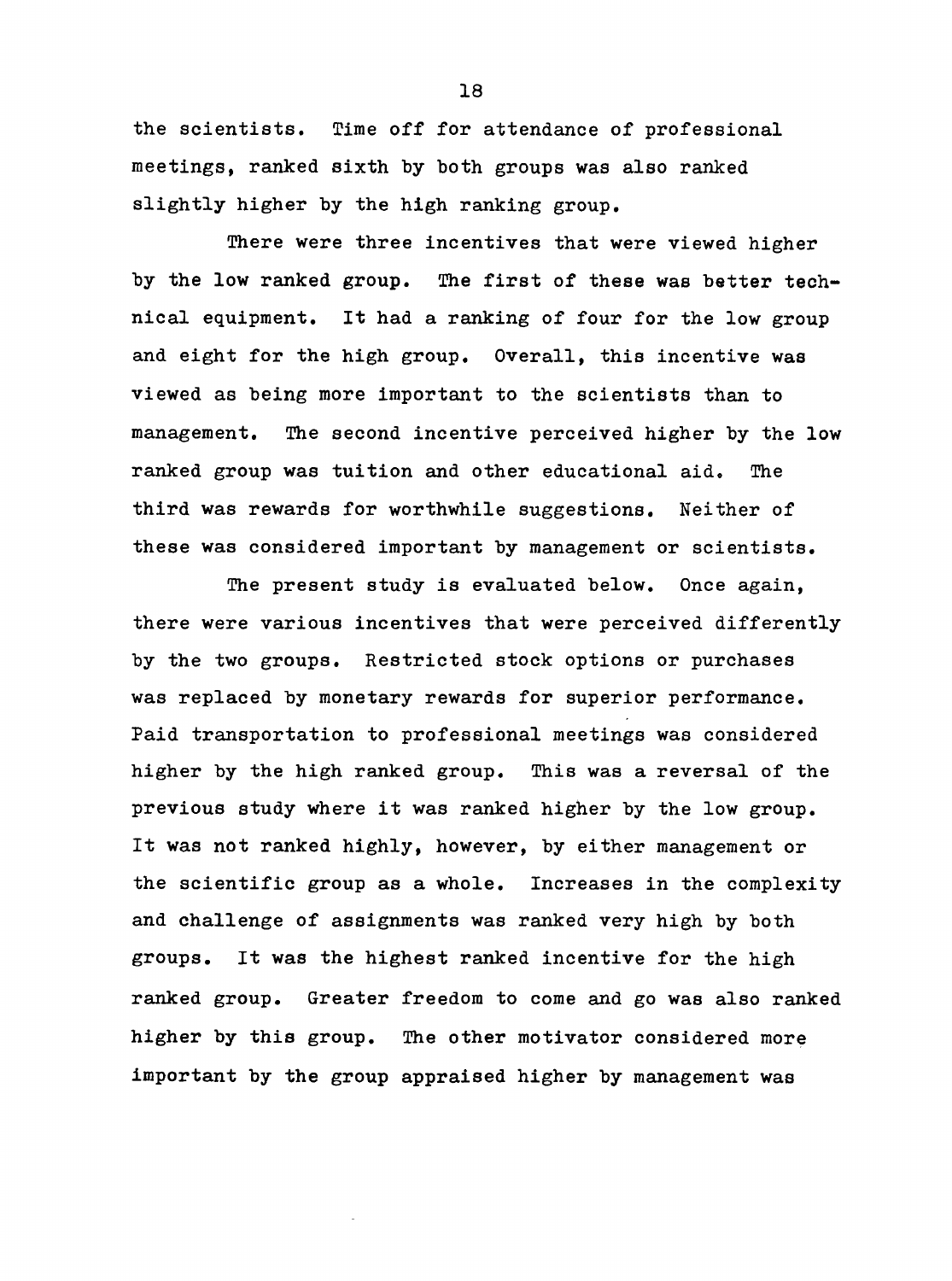monetary rewards for superior performance. It was also ranked highly by management and the scientists as a group. High agreement was found between high ranked scientists and management as to which incentives were most important.

The incentives judged to be more effective by the low ranked group were tuition and other educational aid, better technical equipment, and rewards for worthwhile suggestions. None of these was considered very important to the general scientific group. Tuition and other educational aid was fourth among incentives as ranked by management. The importance of this motivator must be reconsidered.

## Incentive Views of High and Low Output Scientists

Dr. Chalupsky found four incentives that were viewed differently by high and low output scientists. The first of these was time off for attendance at professional meetings. This point is illustrated in Table 5. This incentive was perceived higher by the high output group. The other motivator ranked higher by the high output group was greater freedom to come and go. Participation in company seminars or meetings and encouragement to publish were ranked higher by the low group. It seemed that the group that published consistently did not need to be motivated to do so. Although not mentioned by Dr. Chalupsky, merit salary increases as well as increase in the complexity and challenge of assignments were ranked higher by the low output group.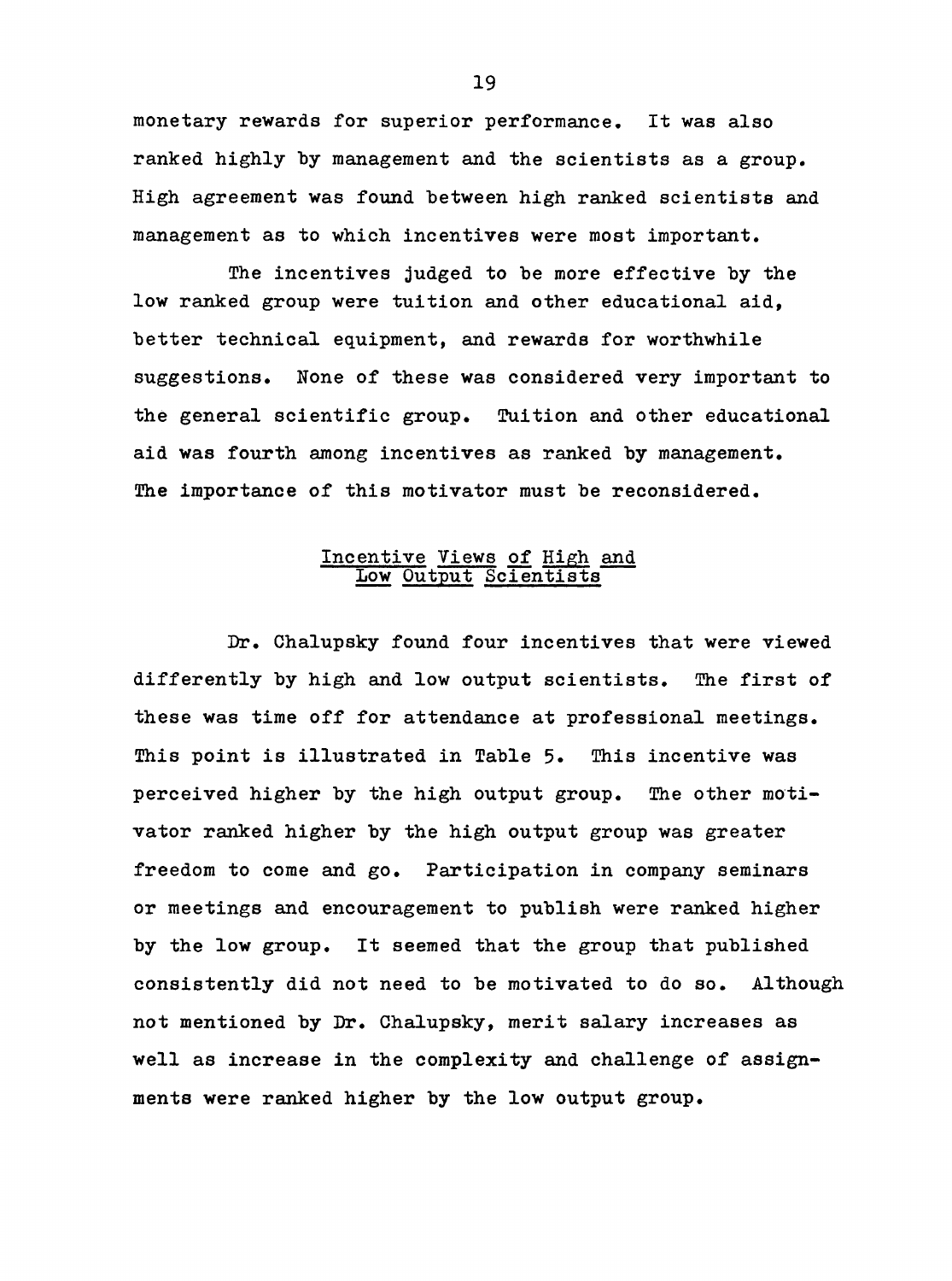| TABLE |  |
|-------|--|
|-------|--|

INCENTIVES AS VIEWED BY HIGH AND lOW OUTPUT SCIENTISTS

|                                              | Patents/Pub<br>High $1/2$ Low $1/2$ |      | Patents/Pub<br>High 1/2 | Low $1/2$                    |
|----------------------------------------------|-------------------------------------|------|-------------------------|------------------------------|
| Encouragement to publish                     | 8.0                                 | 5.0  | 7.5                     | 6.0                          |
| Time for attendance at professional meetings | 4.0                                 | 6.0  | 5.0                     | 6.5                          |
| Merit salary increases                       | 3.5                                 | 1.5  | 4.0                     | 2.5                          |
| Transportation to professional meetings.     | 7.0                                 | 7.0  | 7.0                     | 7.5                          |
| Rewards for worthwhile suggestions           | 10.0                                | 10.0 | 10.0                    | 11.0                         |
| Promotion to higher rank                     | 3.0                                 | 2.0  | 4.0                     | 4.0                          |
| More complex and challenging assignments     | 4.0                                 | 2.0  | 2.5                     | 4.0<br>$\mathbf{\mathsf{N}}$ |
| Restricted stock options or purchases.       | 8.0                                 | 8.0  | NA                      | Õ<br>NA                      |
| Better technical equipment                   | 8.0                                 | 6.0  | 7.0                     | 6.0                          |
| Recognition for superior performance         | 3.0                                 | 4.0  | 4.5                     | 4.0                          |
| Increased technical assistance               | 6.0                                 | 6.0  | 8.0                     | 9.0                          |
| Tuition or other educational aid             | 10.0                                | 8.0  | 9.0                     | 9.0                          |
| Greater freedom to come and go               | 7.0                                 | 9.5  | 5.0                     | 7.0                          |
| Participation in company seminars, meetings  | 10.0                                | 7.0  | 8.0                     | 4.5                          |
| Monetary rewards for superior performances   | NA                                  | NA   | 4.0                     | 4.5                          |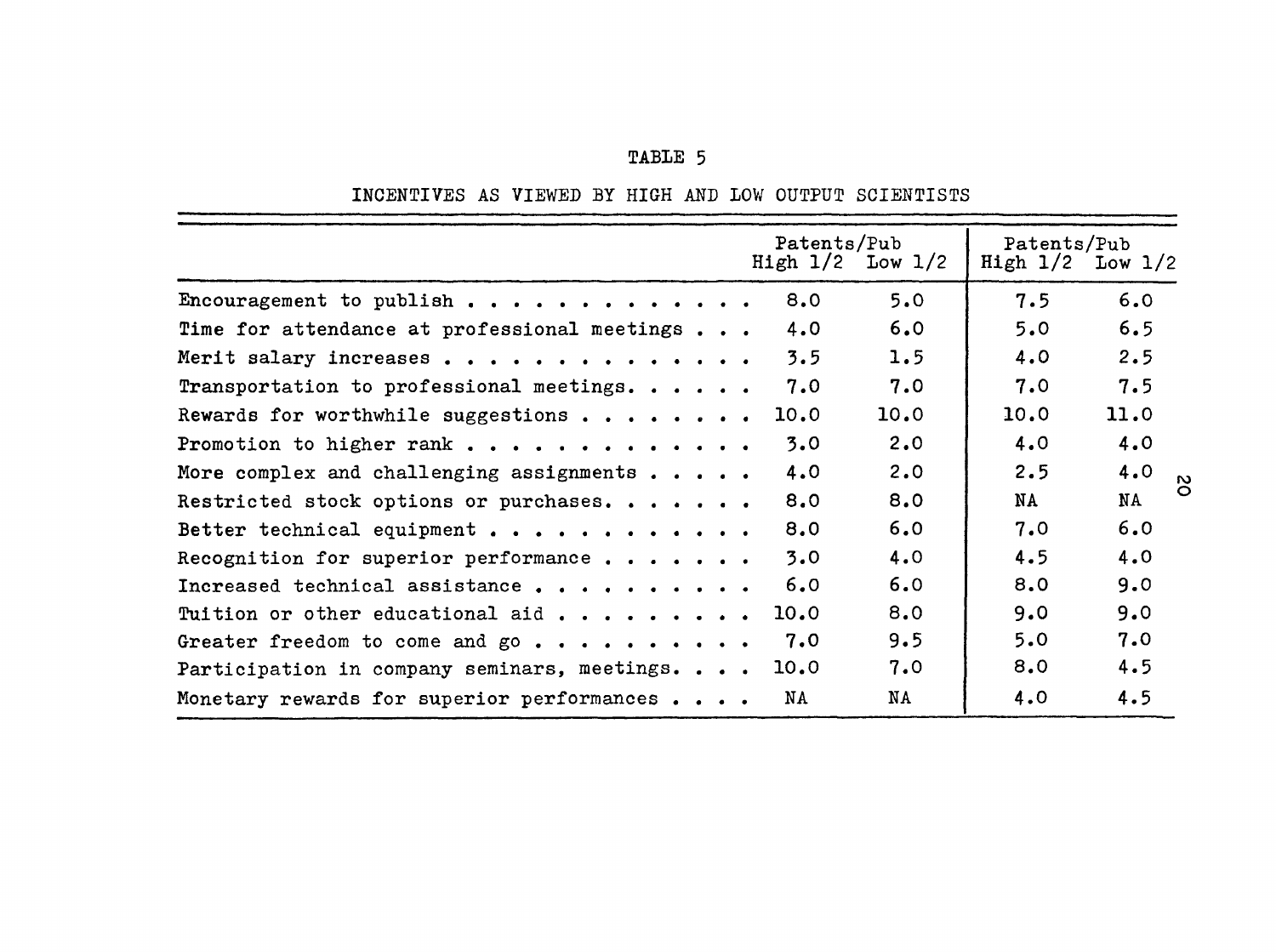In the present study, the high output group listed three motivators higher than the low output group. These motivators are time off for attendance at professional meetings, increases in the challenge and complexity of assignments, and greater freedom to come and go. Two of the three agree with the previous study. Increases in the challenge and complexity of assignments was previously ranked higher by the low output group. The low output group listed four incentives higher than the high output group. These are encouragement to publish, merit salary increases, better technical equipment and participation in company meetings or seminars. This is the same pattern found in the study of Dr. Uhalupsky.

### High Ranked vs. High Output Scientists

As would be expected, there was a high degree of agreement on the rankings of these two groups. This was primarily due to the similarities that existed in the composition of the groups. The rankings are depicted in Table 6. Each group considered merit salary increases, promotion to higher rank, increases in the challenge and complexity of assignments, and time off for attendance to professional meetings as being important. In addition the present group considered monetary rewards for superior performance to be an effective motivator. Special recognition or commendation for superior performance was ranked higher by the high output group in both studies.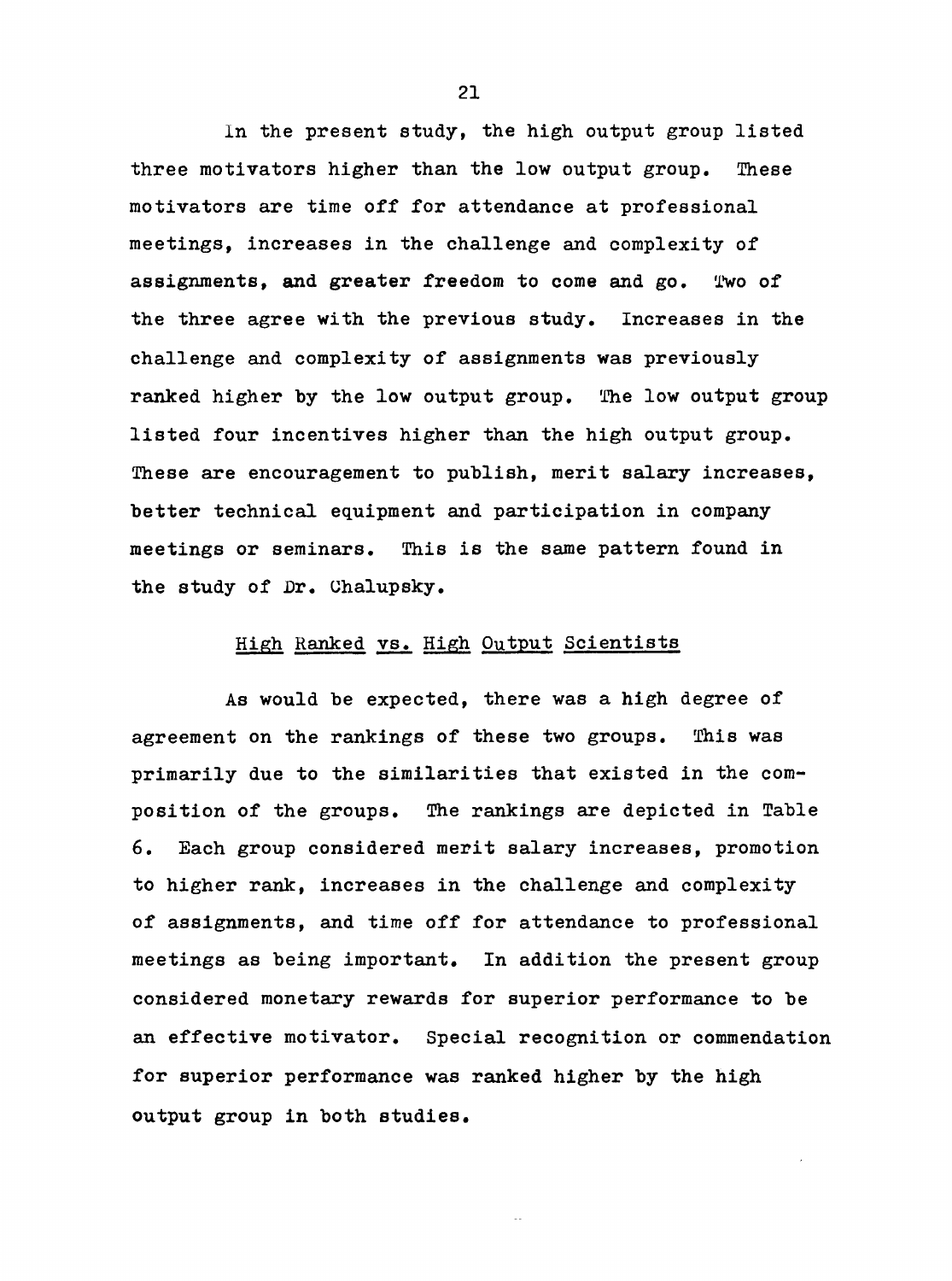| <b>TABLE</b> |  |
|--------------|--|
|--------------|--|

# INCENTIVES AS VIEWED BY HIGH RANKED AND OUTPUT SCIENTISTS

 $\label{eq:2.1} \frac{1}{\sqrt{2\pi}}\int_{0}^{\pi}\frac{1}{\sqrt{2\pi}}\left(\frac{1}{\sqrt{2\pi}}\right)^{2\pi}e^{-\frac{1}{2\pi}}\left(\frac{1}{\sqrt{2\pi}}\right)^{2\pi}e^{-\frac{1}{2\pi}}\left(\frac{1}{\sqrt{2\pi}}\right)^{2\pi}e^{-\frac{1}{2\pi}}\left(\frac{1}{\sqrt{2\pi}}\right)^{2\pi}e^{-\frac{1}{2\pi}}\left(\frac{1}{\sqrt{2\pi}}\right)^{2\pi}e^{-\frac{1}{2\pi}}\left(\frac{1}{\sqrt{2\pi}}$ 

 $\sim$ 

|                                                |        | High Group |        | High Group |
|------------------------------------------------|--------|------------|--------|------------|
| Incentive                                      | Ranked | Output     | Ranked | Output     |
| Encouragement to publish                       | 5.5    | 8.0        | 7.5    | 7.5        |
| Time for attendance at professional meetings   | 5.0    | 4.0        | 6.0    | 5.0        |
| Merit salary increases                         | 3.0    | 3.5        | 4.0    | 4.0        |
| Transportation to professional meetings. 8.0   |        | 7.0        | 7.0    | 7.0        |
| Rewards for worthwhile suggestions 10.0        |        | 10.0       | 12.0   | 10.0       |
| Promotion to higher rank                       | 3.0    | 3.0        | 3.0    | 4.0        |
| More complex and challenging assignments       | 2.5    | 4.0        | 2.0    | 2.5        |
| Restricted stock options or purchases.         | 6.0    | 8.0        | NA     | <b>NA</b>  |
| Better technical equipment                     | 8.0    | 8.0        | 11.0   | 7.0        |
| Recognition for superior performance           | 6.5    | 3.0        | 7.0    | 4.5        |
| Increased technical assistance                 | 6.0    | 6.0        | 8.0    | 8.0        |
| Tuition or other educational aid 10.0          |        | 10.0       | 8.0    | 9.0        |
| Greater freedom to come and go                 | 5.0    | 7.0        | 5.0    | 5.0        |
| Participation in company seminars or meetings. | 9.0    | 10.0       | 8.0    | 8.0        |
| Monetary rewards for superior performance.     | NA     | NA         | 3.0    | 4.0        |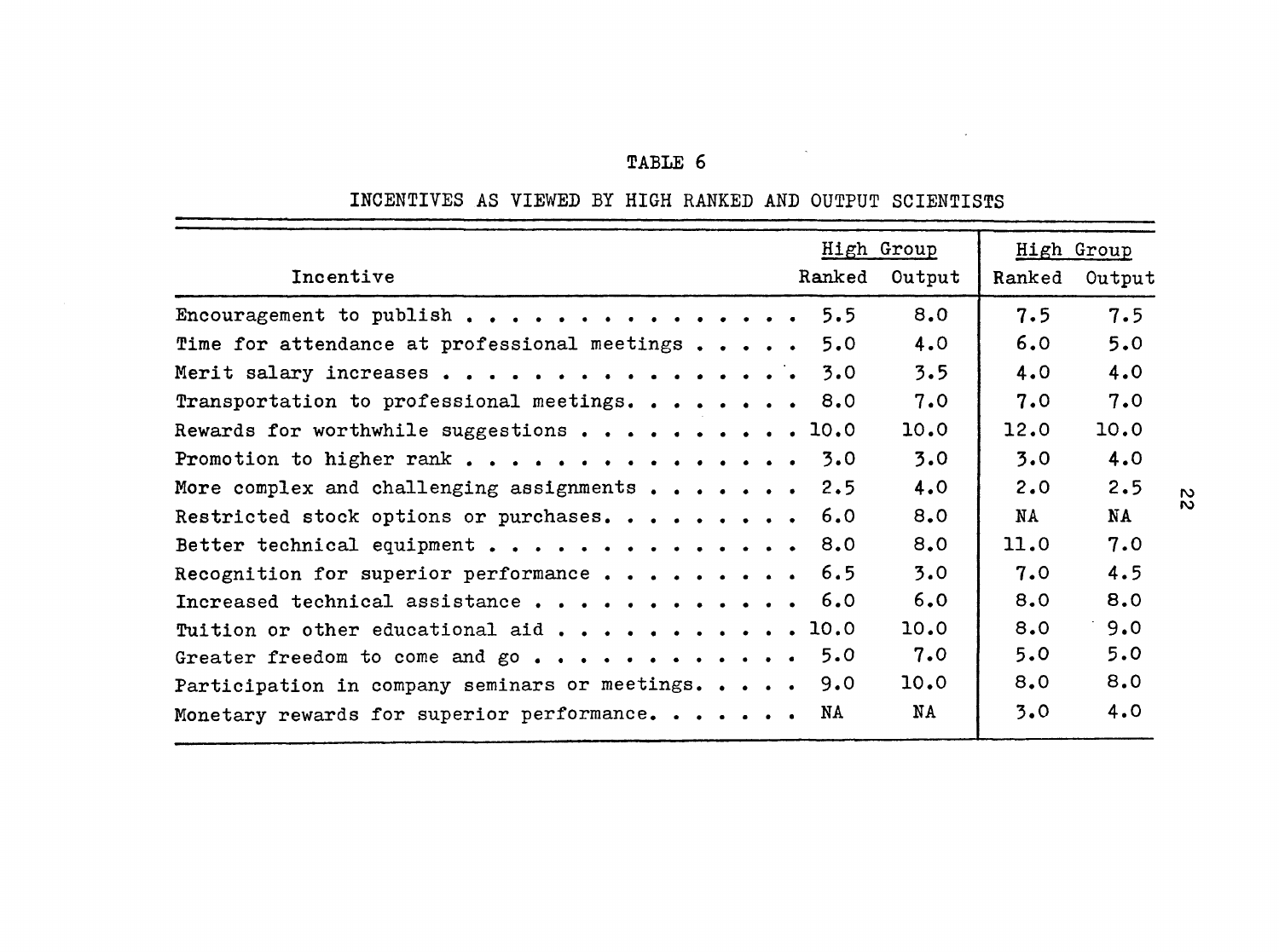Both the high ranked and high output groups judged rewards for suggestions, tuition or other educational aid, and participation in company meetings or seminars to be the least effective incentives. There was a difference in the present study in viewing better technical equipment. The high output group thought this incentive to be more effective than their high ranked colleagues. Other than this, there was an overall agreement on the relative importance of incentives.

#### Views of Younger and Older Scientists

The age of scientists was another factor considered in the study (See Table 7). The younger scientists considered tuition and other educational aid to be of more value than did their older counterparts. This was not nearly as evident in the present study. Both the younger and older scientists ranked educational aid low in comparison to the previous study and also in relation to other incentives in this study. This is very much in contrast to management which ranked this incentive very highly. They ranked it as the fourth most effective motivator that they use. None of the subgroups of scientists throughout the entire study ranked tuition or other educational aid as being a very influential incentive.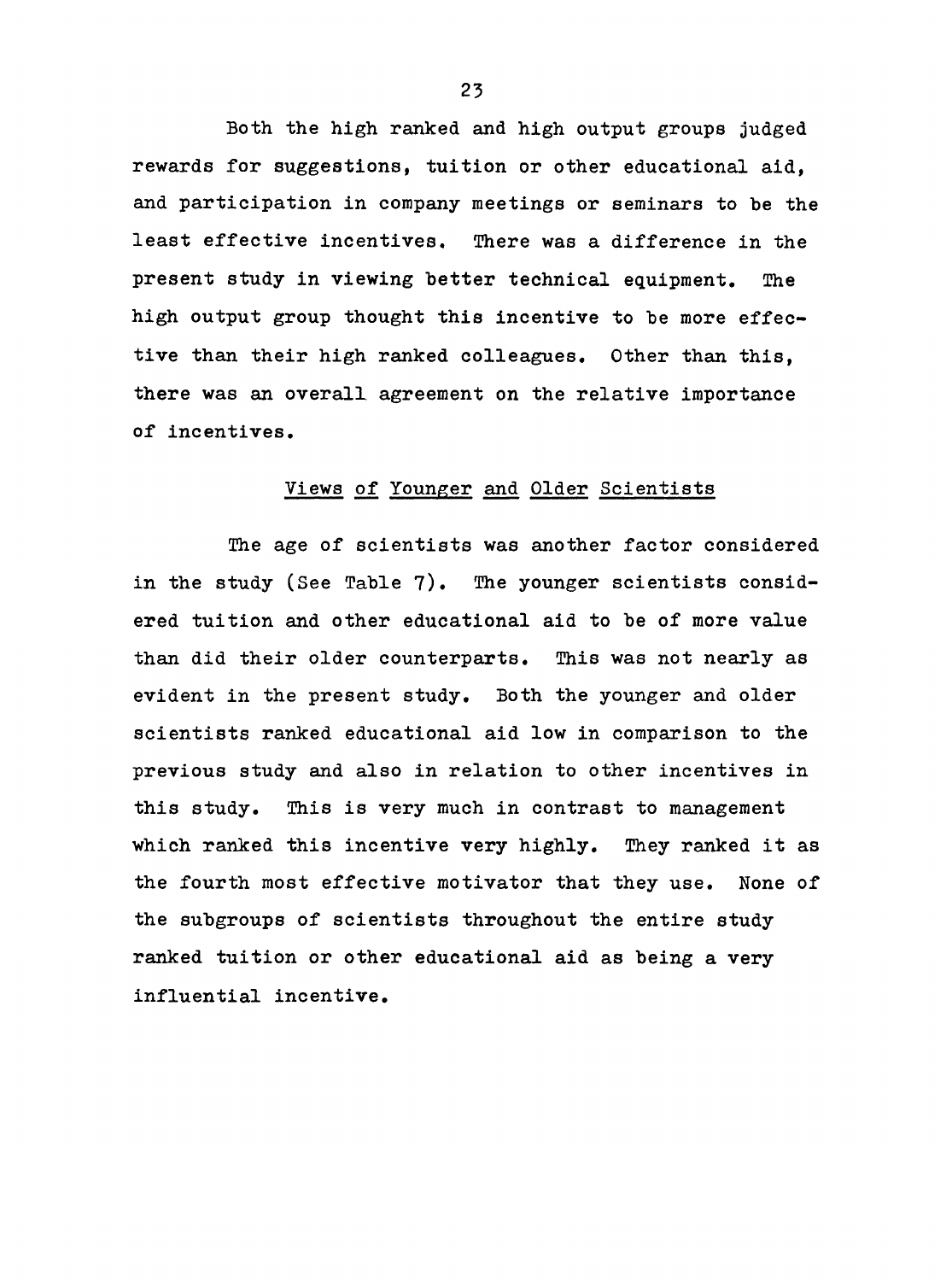# **TABLE 7**

# INCENTIVES AS VIEWED BY YOUNGER AND OLDER SCIENTISTS

|                                                       |           |           | <u>Age</u> |           |
|-------------------------------------------------------|-----------|-----------|------------|-----------|
| Incentive                                             | $20 - 29$ | $40 - 49$ | $20 - 29$  | $40 - 49$ |
| Encouragement to publish                              | 6.0       | 5.0       | 7.0        | 6.5       |
| Time for attendance at professional meetings $\ldots$ | 6.0       | 5.0       | 7.0        | 7.0       |
| Merit salary increases                                | 3.0       | 2.5       | 3.0        | 2.0       |
| Transportation to professional meetings.              | 9.0       | 7.0       | 8.0        | 5.0       |
| Rewards for worthwhile suggestions                    | 9.0       | 10.0      | 11.0       | 10.5      |
| Promotion to higher rank                              | 4.0       | 2.0       | 3.0        | 3.0       |
| More complex and challenging assignments              | 2.0       | 2.5       | 2.0        | 3.0       |
| Restricted stock options or purchases.                | 10.0      | 5.0       | NA         | NA        |
| Better technical equipment                            | 5.0       | 6.0       | 6.5        | 7.0       |
| Recognition for superior performance                  | 7.0       | 4.0       | 7.0        | 3.5       |
| Increased technical assistance                        | 5.0       | 5.5       | 6.0        | 8.0       |
| Tuition or other educational aid                      | 6.0       | 8.5       | 8,5        | 9.0       |
| Greater freedom to come and go                        | 8.0       | 10.0      | 9.0        | 9.0       |
| Participation in company seminars or meetings.        | 9.0       | 5.0       | 6.0        | 8.5       |
| Monetary rewards for superior performance.            | NA        | NA        | 3.0        | 3.5       |
|                                                       |           |           |            |           |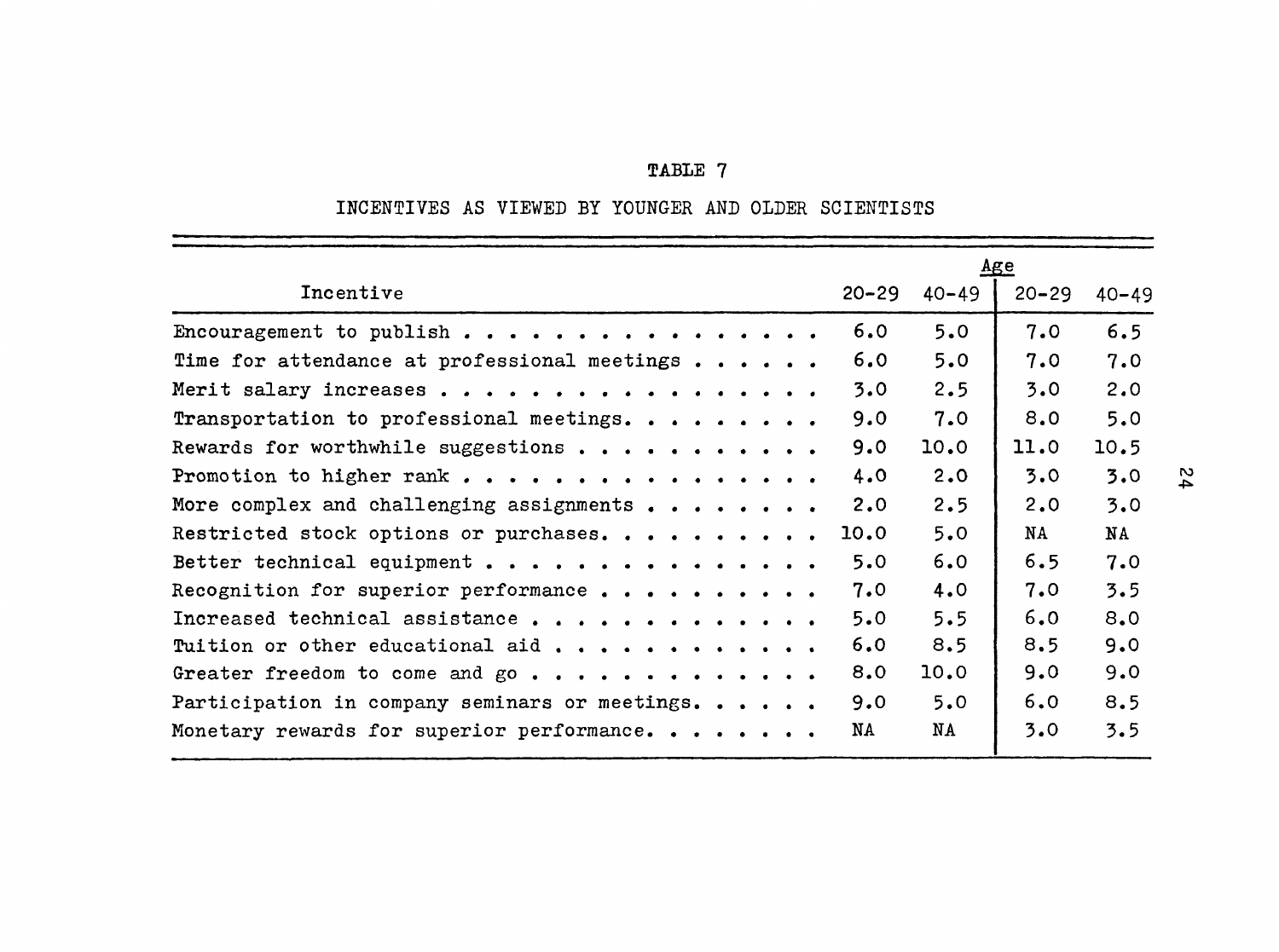The older scientists placed a higher value on special recognition or commendation for superior performance and paid transportation to professional meetings than did the younger group. Both studies found the same. A difference exists in participation in company seminars or meetings. In the first study, the older group considered this incentive more highly than did the younger scientists. The direct opposite was true in the present study. The younger group wanted to participate in company decisions and take an active part in the internal workings of the organization. Both older and younger scientists agreed on the more important incentives. Promotion in rank, increase in the challenge and complexity of assignment, merit salary increase, and monetary reward for superior performance were rated highly. There was consistent agreement throughout the entire study on the importance of these incentives.

## Most Effective Nonfinancial Incentives

Both management and research scientists were asked to indicate nonfinancial incentives believed to be most effective in motivation. Their responses are shown in Table 8. Dr. Chalupsky found appraisal and recognition the most mentioned incentive followed by research freedom and increased involvement in company decisions. Most of the employees that indicated appraisal also stated that it must be fair. There was a desire to know exactly where one stood. They wanted "constructive criticism" rather than "arbitrary appraisals" or merely praise.

للمنابذ المتعادلات

 $\Delta \sim 10^{11}$  matrix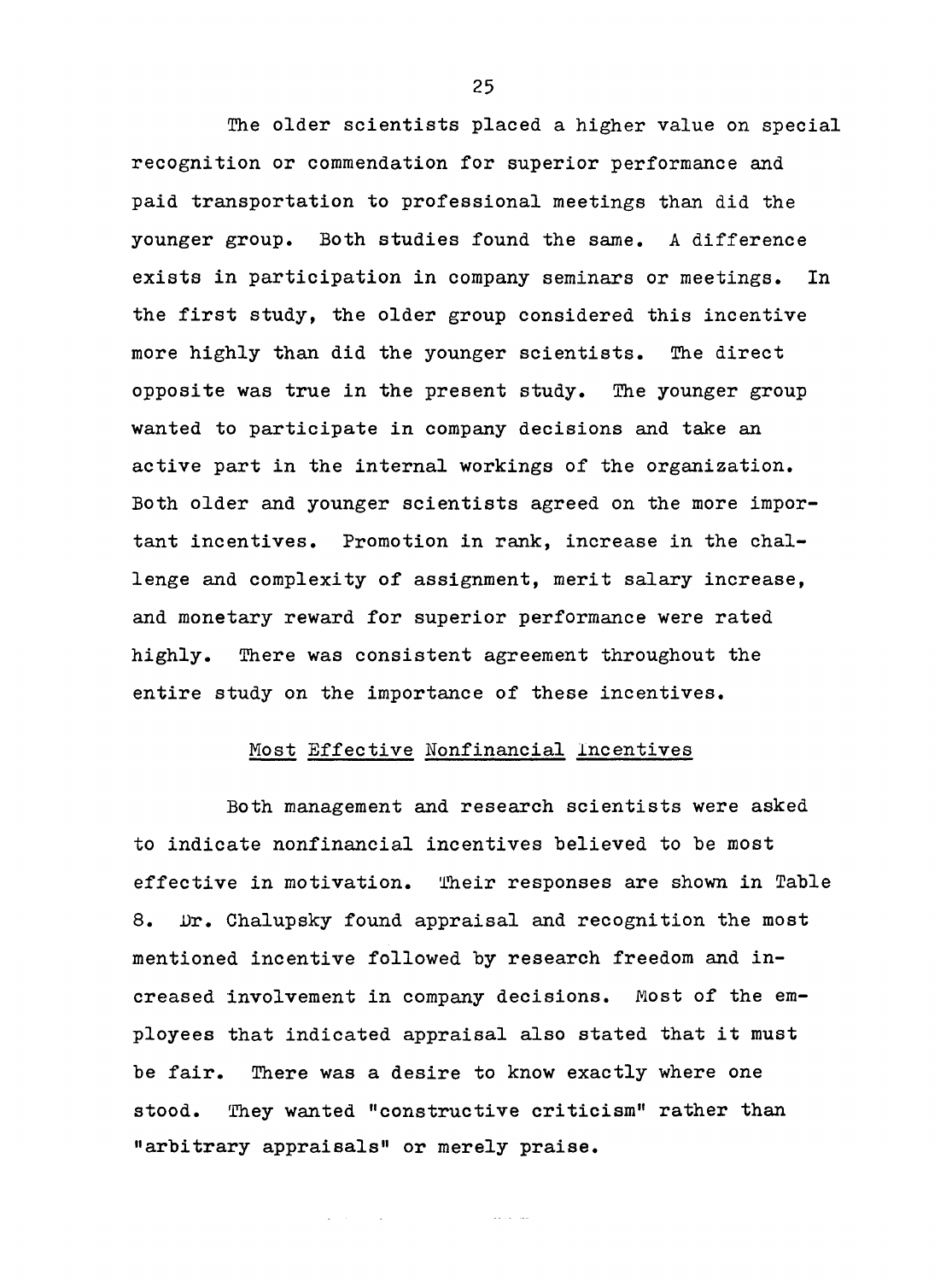# **TABLE 8**

 $\sim 10^{11}$ 

# NON-FINANCIAL INCENTIVES JUDGED MOST EFFECTIVE FOR MOTIVATING RESEARCH SCIENTISTS

|                                             | $\mathbf{A}$                | $\mathbf{B}$                |
|---------------------------------------------|-----------------------------|-----------------------------|
| Non-Financial Incentive                     | Percentage of<br>Scientists | Percentage of<br>Scientists |
| Appraisal and recognition                   | 40                          | 28                          |
|                                             | 32 <sub>2</sub>             | 48                          |
| Increased involvement in company decisions. | 25                          | 44                          |
| Encouragement to publish.                   | 21                          | 20                          |
| Attendance at professional meetings         | 19                          | 24                          |
| Educational support - sabbaticals           | 18                          | 8                           |
| Added technical and clerical assistance     | 17                          | 12 <sup>°</sup>             |
| Good technical equipment.                   | 14                          | 12 <sup>2</sup>             |
| Challenging assignments                     | 11                          | 36                          |
|                                             | NA                          | 12 <sup>2</sup>             |
|                                             | NA                          | 20                          |

 $\sim 10^{-1}$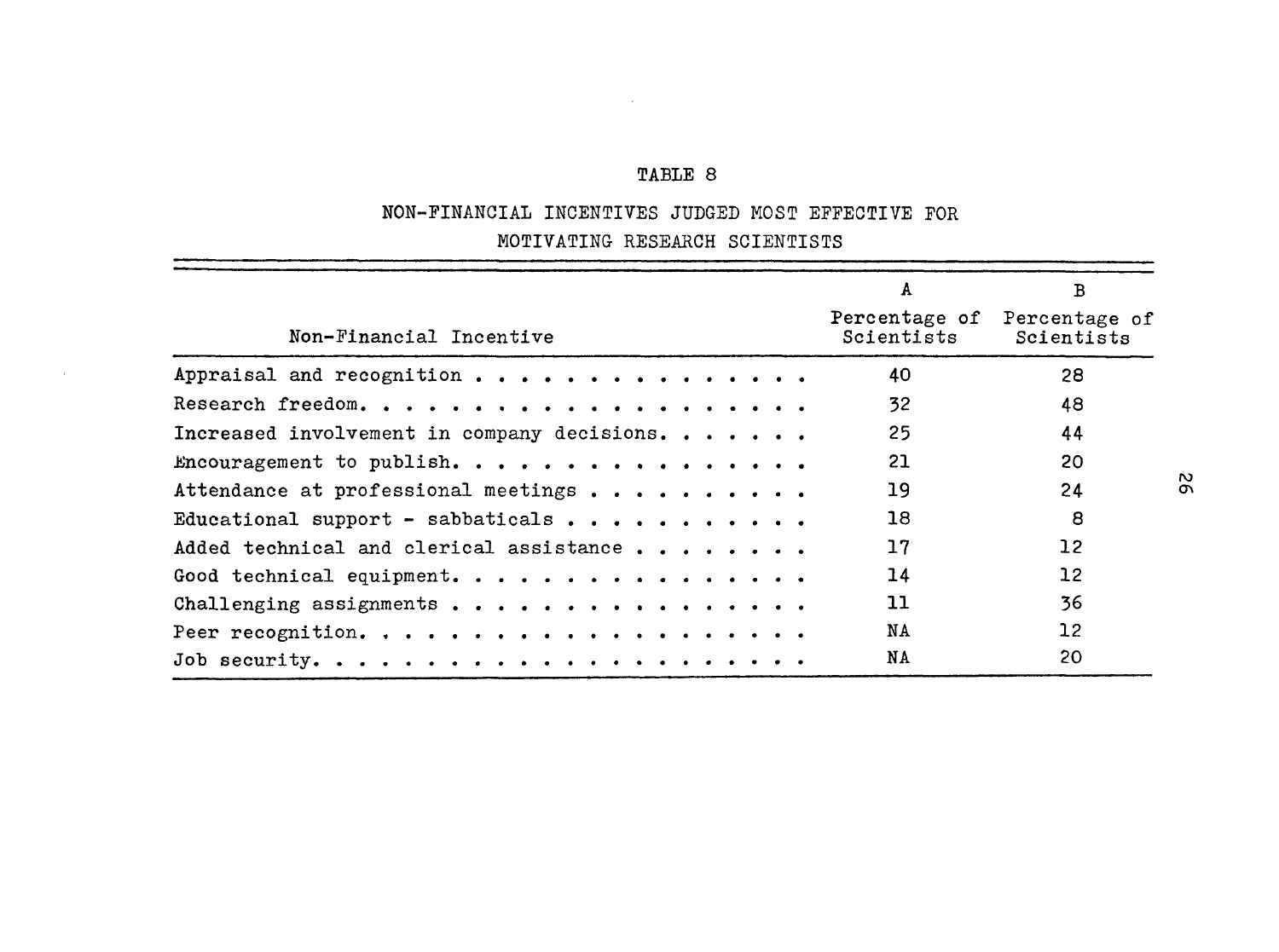Other incentives mentioned included encouragement to publish, attendance at professional meetings, educational support, and added technical and clerical assistance. The motivators with the fewest "write in" responses were good technical assistance and challenging assignments. The low showing of the importance of challenging assignments was a surprise.

The management side of the organization considered public recognition to be the most effective nonfinancial motivator. This was to be accomplished primarily through company newspapers and trade journals. Communication and prestige symbols such as special job titles were also considered highly effective by management. Other incentives written in included challenging assignments, participation in planning and decision making, and research freedom.

The findings of the present study are reviewed below. The responses of the scientists can once again be found in Table 8. The most effective incentive was found to be research freedom. Scientists and engineers desired the opportunity to choose the projects in which they wanted to participate. Appraisal and recognition dropped in importance from first to fourth place. Increased involvement in company decisions was once again considered an effective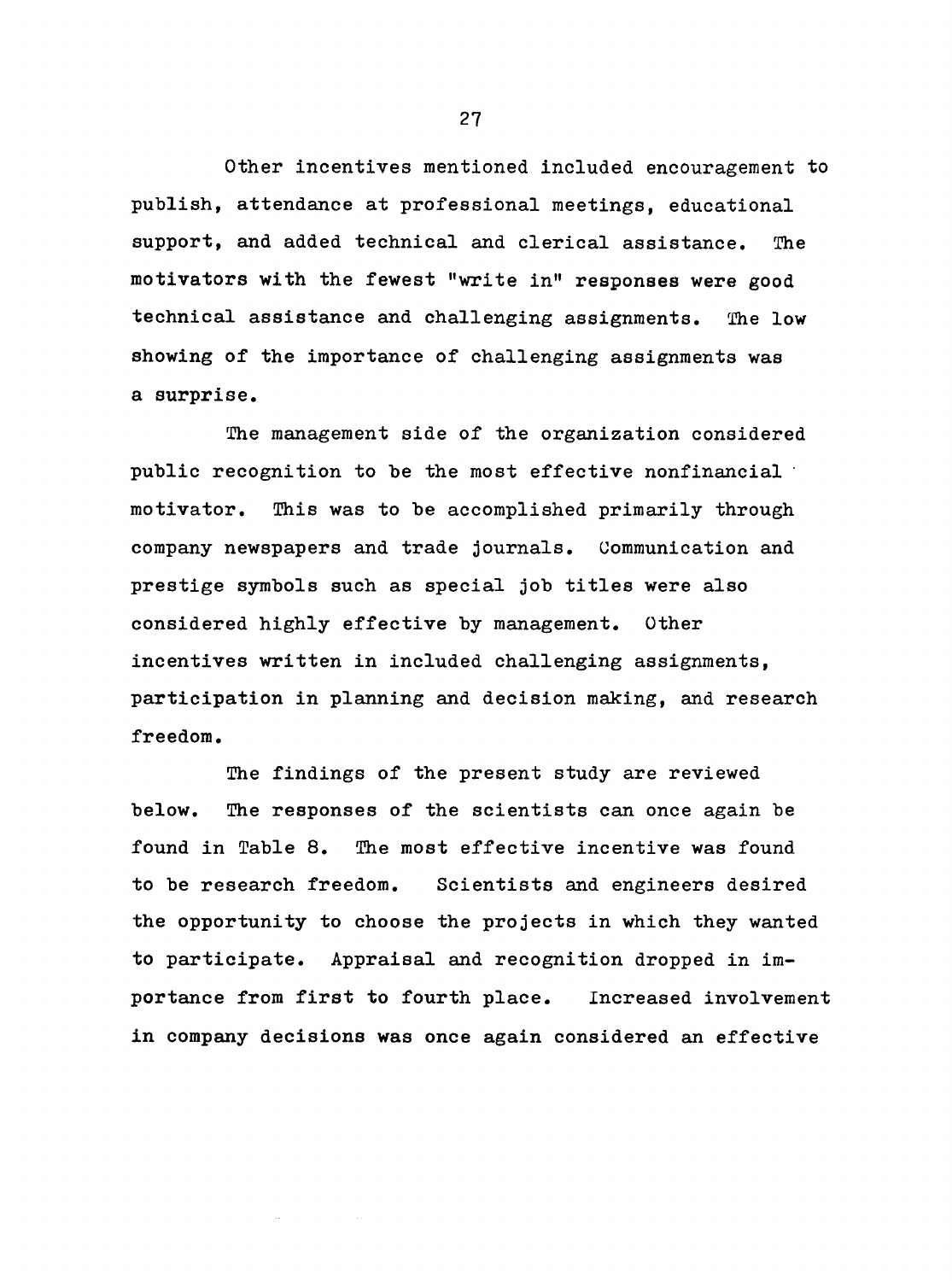nonfinancial motivator. It ranked second in importance in this study. This incentive was written in primarily by the younger scientist and also the high ranked scientist. The third most mentioned incentive was challenging assignments. It was stated by a majority of scientists responding that if they could not choose the project that they wanted to participate in, they wanted an assignment that was meaningful or important. They also had a strong desire to work within their own field rather than being required to work in areas in which they did not feel "comfortable or at home."

Two other incentives appeared in this study which were not represented in the previous one. The first of these was peer recognition. It was written in primarily by the younger scientists and the mid-ranked group. The second motivator which appeared was job security. There seems to be a growing concern among the scientific community as to the security of their position within the organization. The scientists and engineers in this company had a desire to be reassured that their jobs were safe. The reason for this concern was not apparent. The aspect of job security was not mentioned at all by any management respondent.

The other incentives written in included educational support, added clerical and technical assistance, better equipment, encouragement to publish, and attendance at professional meetings. Educational support was considered the least important of these and attendance at professional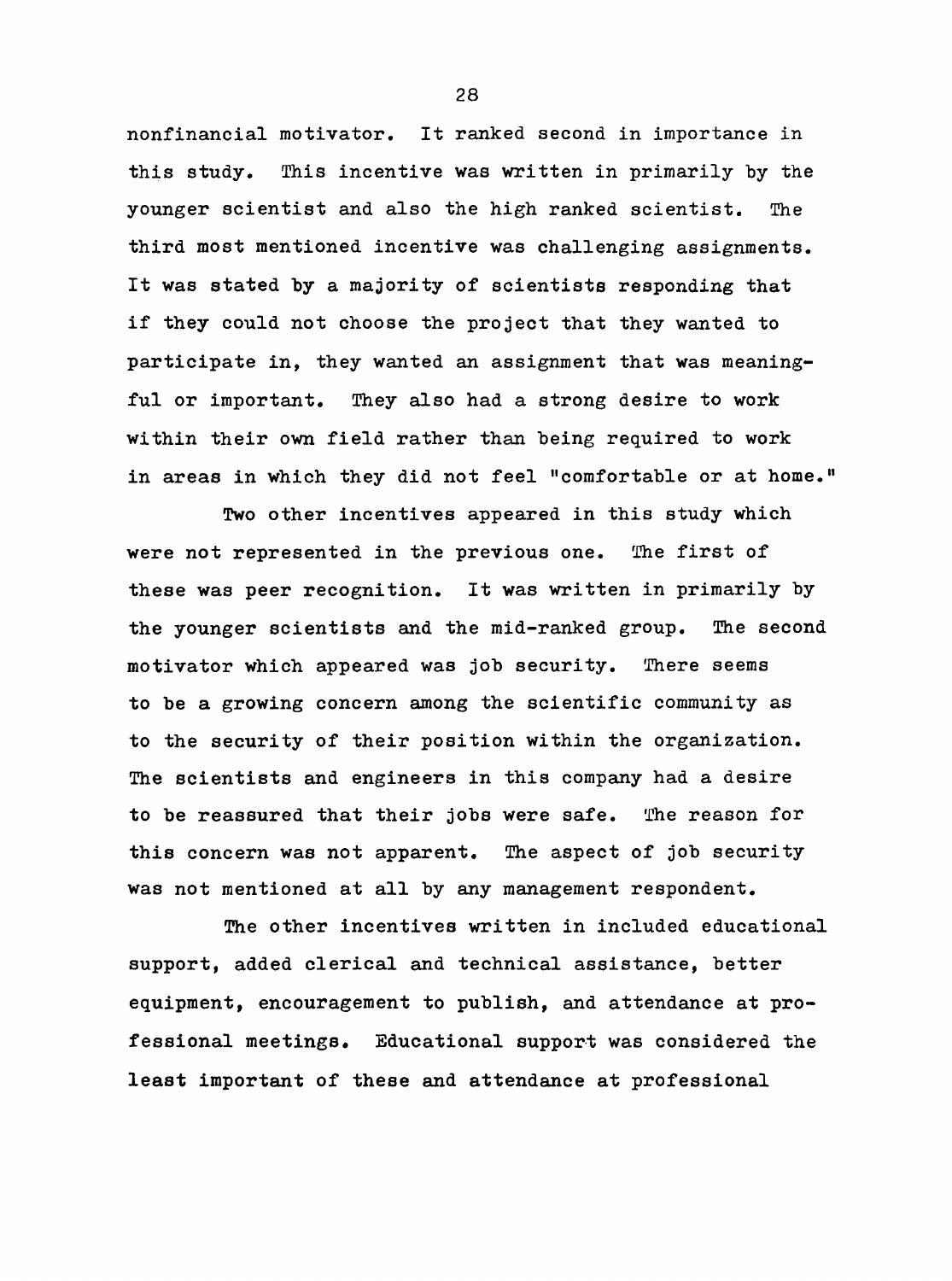meetings the most important.

The incentive most often written in by management was research freedom. They also stated that this was not possible in most cases, and in such situations, projects of interest to scientists and engineers could be given out as a reward for work done on required projects. Job content itself was also written in, A quote from one of the questionnaires describes the situation.

Scientists and engineers seek a maximum of responsibility and freedom. They sometimes forget that rules and regulations are necessary to maintain order in an organization. They also dislike administrative details which are necessary to provide management with essentials for running a viable business. The greatest incentive for any scientist or engineer is to permit him to engage in projects that are of interest to him.

Other incentives written in by management included better lines of communication between management and scientists, participation in decision making, and recognition. One other incentive included was an atmosphere of growth and excitement within the organization itself. Management feels that scientists and engineers can be made to feel an integral part of the company and that this in itself is an effective motivator. This was management's answer to the problem of job security that seemed to bother some of the scientists. They also stated that scientists should assume some financial responsibility in the handling of projects given to them. Management also considered success on a project as an incentive to the scientist or engineer to try to achieve that same success on his next assignment.

مناسبت المستنبذ المتناول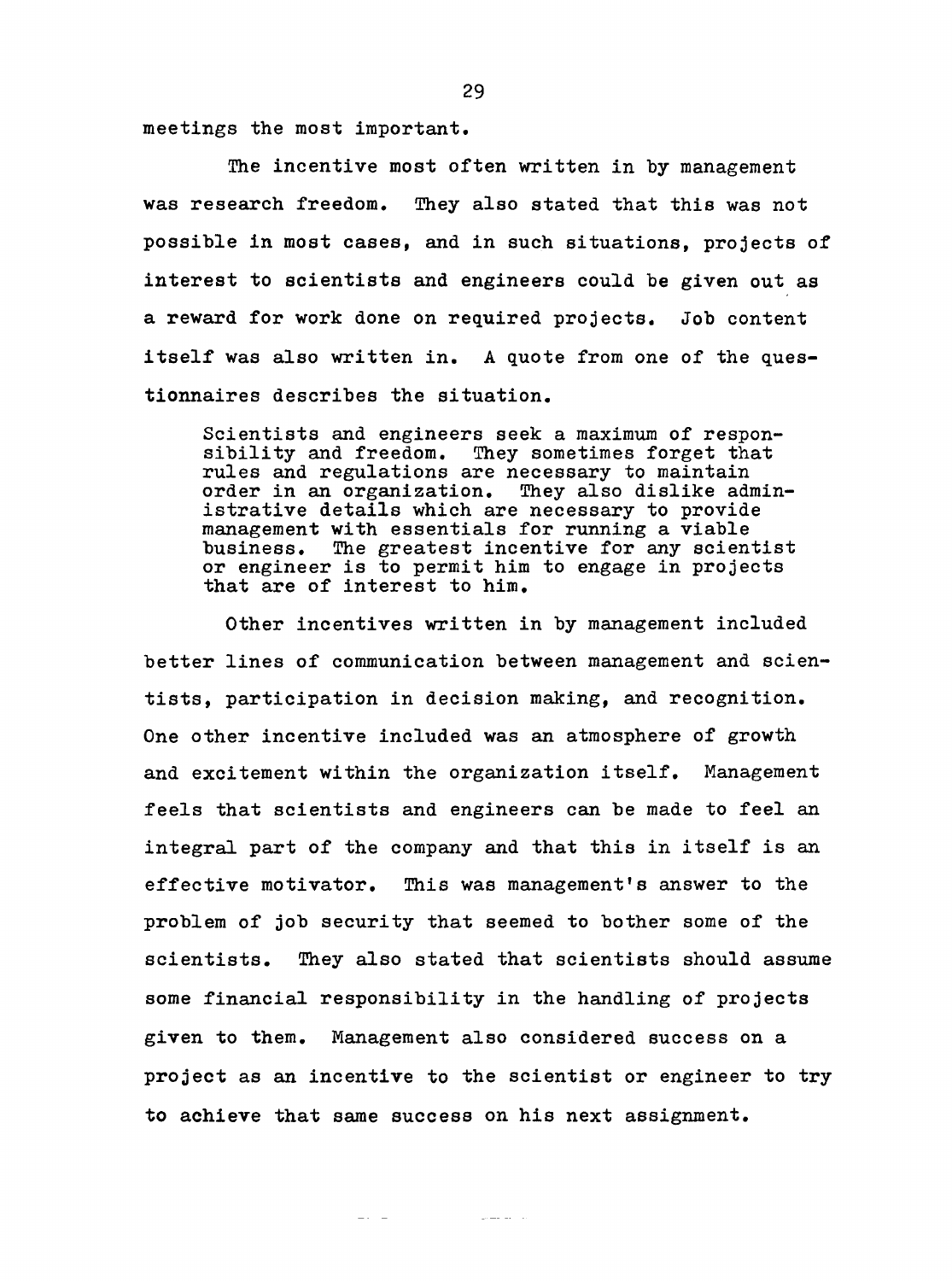### CHAPTER IV

### CONCLUSIONS

Dr. Chalupsky concluded from his study that the incentives most used by management to motivate scientists and engineers in research and development were: (1) merit salary increases, (2) time off for attendance and transportation to professional meetings, (3) challenging assignments, (4) tuition or other educational aid, and (5) promotion to higher rank. The least used incentives were rewards for patents, inventions or worthwhile suggestions.

The most effective incentives as viewed by management were thought to be merit salary increases, promotions to higher rank, increased technical assistance, challenging work assignments, and nonfinancial recognition or commendation for superior performance. The least influential motivators were said to be tuition or other educational aid and time off for attendance at professional meetings.

The scientists responding in one of the organizations showed that only one incentive was viewed as being present by 100 per cent of the group. This incentive was paid transportation to professional meetings. The other incentives were perceived as being present by from 16 to 99 per cent of the scientific group.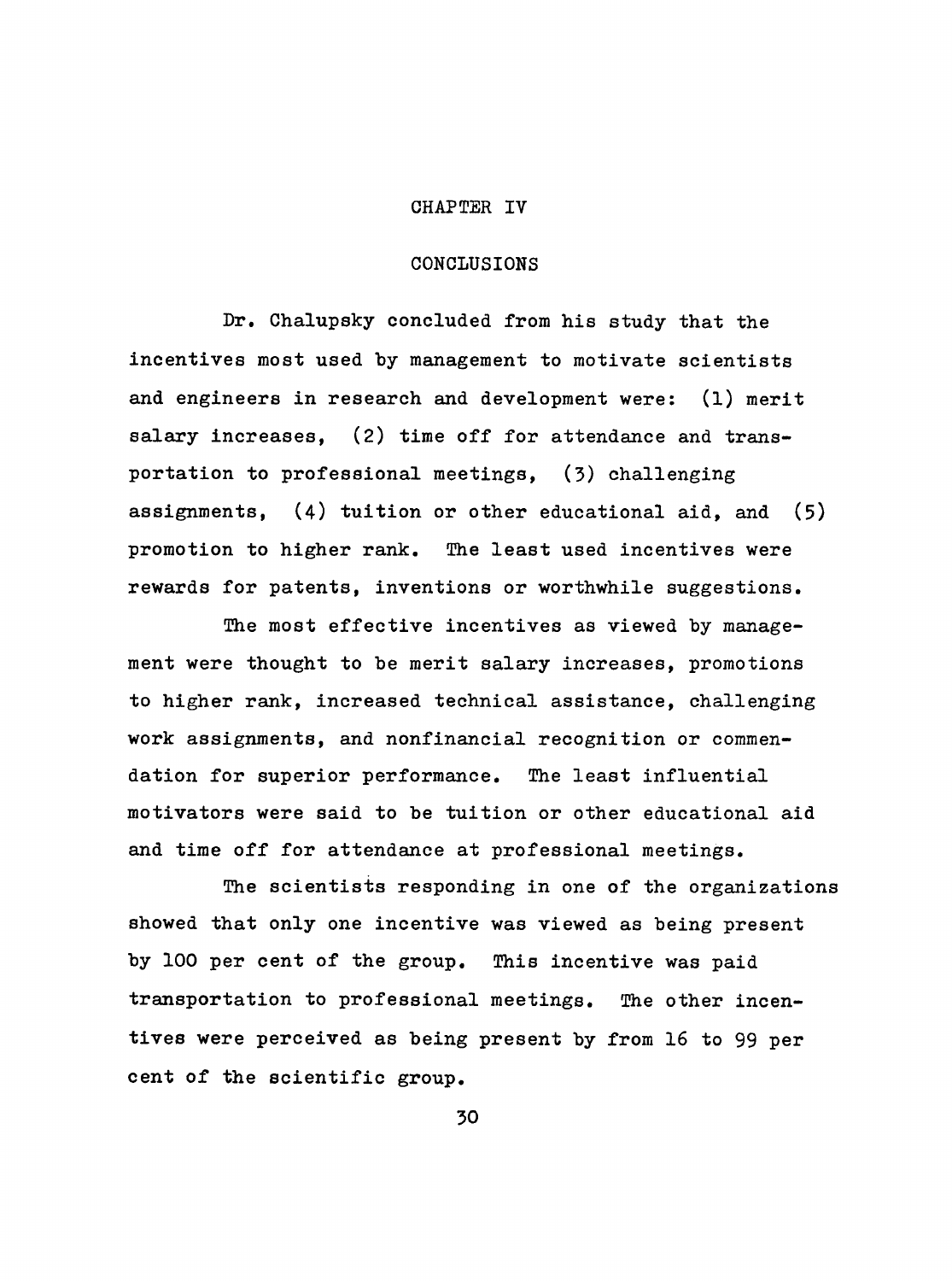Scientists and management were in agreement for the most part on the relative influence of incentives used within the organization. This was true especially when the most influential incentives were considered. Merit salary increases, promotion to higher rank, increases in the challenge and complexity of assignments, and encouragement to publish were considered of prime importance by both groups. The scientists placed a higher value on tuition and other educational aid and better technical equipment. Management placed a higher value on restricted stock options or purchases and paid transportation to professional meetings.

The scientists were then broken into various subgroups. High producing workers preferred greater freedom to come and go and time off for attendance at professional meetings. Both high and low producing scientists considered merit salary increases, increases in challenging and complex assignments, and promotions to be of high importance. Younger scientists valued educational aid higher than did their older colleagues. The older scientists liked the incentives of stock options or purchases, recognition for superior performance, and participation in company seminars.

Nonfinancial incentives were also investigated. Appraisal and recognition was listed most often. This coincided with the high ranking given to special recognition or commendation for superior performance. Research freedom and involvement in company decisions were also mentioned in this area.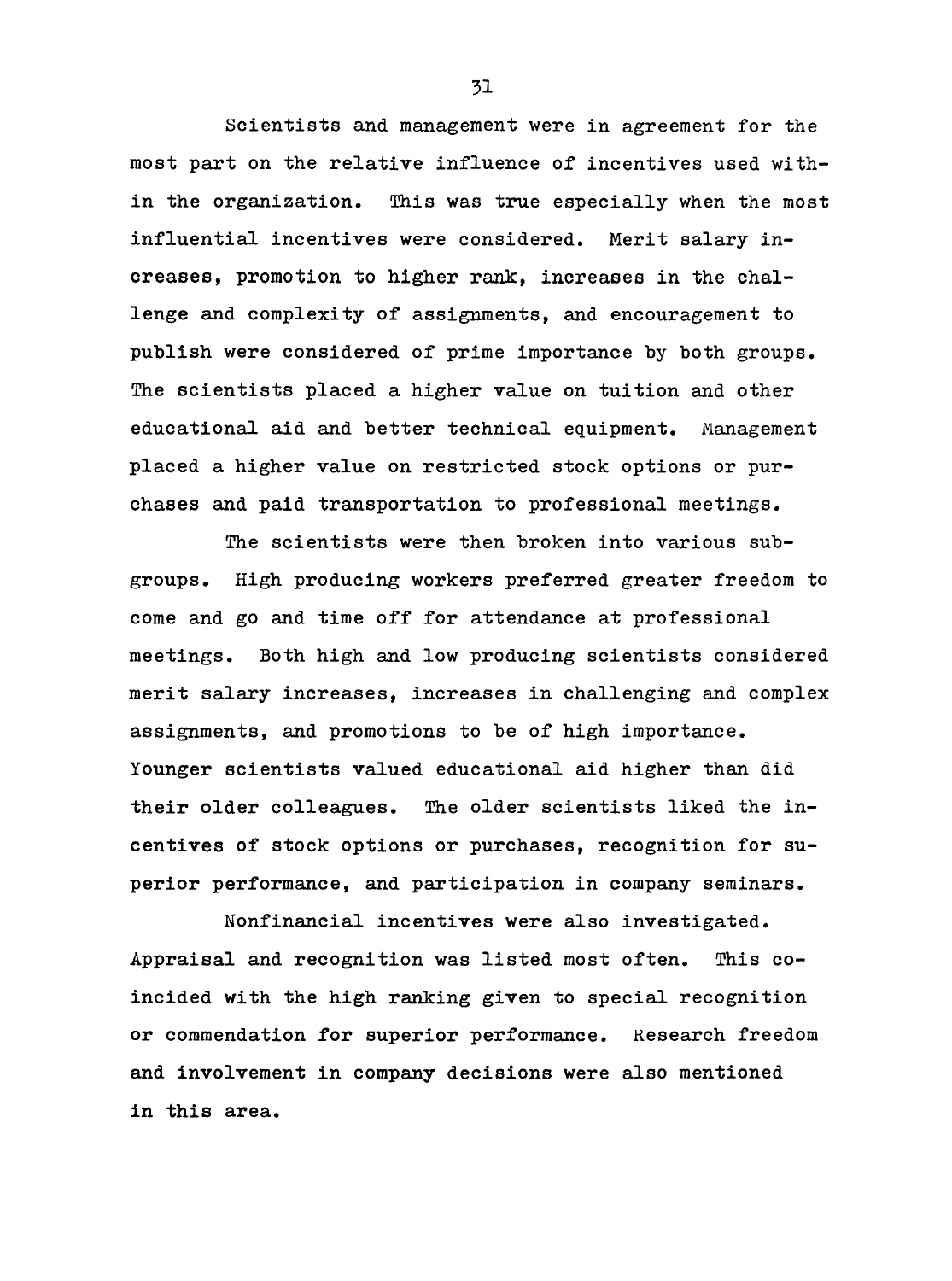Dr. Chalupsky summarized his study by noting that while management and scientists agree on the most obvious incentives, more emphasis was needed particularly in the area of communication. The publicizing of the existence of incentives as well as learning which factors influence research productivity was necessary. He suggested that the ordinary everyday types of recognition by management may be the most effective method of motivating scientific personnel.

The incentives used most often by management remained the same in both studies. This was also true of the least used incentives. Merit salary increases and time off for attendance at professional meetings were used most often. Rewards for worthwhile suggestions, patents, and inventions were the least used incentives by management.

The most effective incentives as viewed by management changed from the previous study. Increased technical assistance and nonfinancial recognition for superior performance were replaced by monetary rewards for superior performances. The other most influential incentives remained the same. Tuition and other educational aid moved up in importance in the present study. The other less effective motivators remained the same.

None of the incentives in the present study were viewed as being present by 100 per cent of the scientists responding. Twelve of the fifteen incentives were perceived by over 50 per cent of the group. Only six were perceived by 80 per cent or more of the group.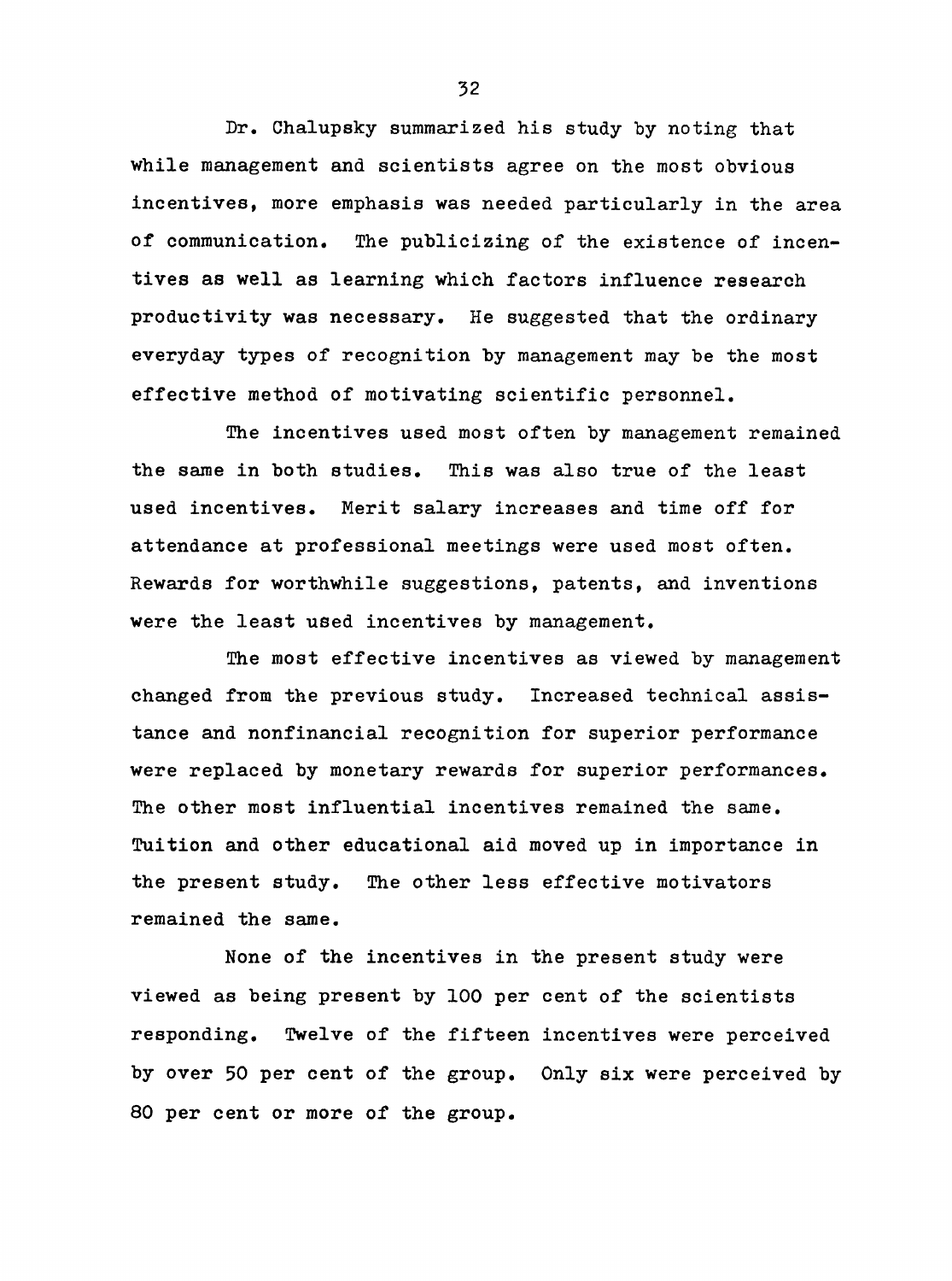The next area considered was the influence of incentive practices as judged by laboratory scientists and their management. The rankings of the incentives was considerably different from the first study. This was not considered of great relevance since both scientists and management agreed on the rankings within the study. The major exception was tuition and other educational aid. Management ranked this incentive much higher than did the scientific group. The most influential incentives were increases in the challenge and complexity of assignments, monetary rewards for superior performances, promotions, educational aid, and merit salary increases as judged by management. With the exception of educational aid, the scientists agreed. They also agreed on the least important incentives which were better technical equipment and increased technical assistance.

The various subgroups the scientists were divided into showed certain differences in this study. High output ranked scientists judged increases in the complexity and challenge of assignments higher than did their lower ranked counterparts. High and low output scientists agreed on the relative importance of the most influential incentives. Younger scientists did not care for educational aid as was indicated in the previous study. They considered participation in company seminars more highly than the older group. Dr. Chalupsky's findings were completely different. Recognition for superior performance and paid transportation to professional meetings impressed the older group more.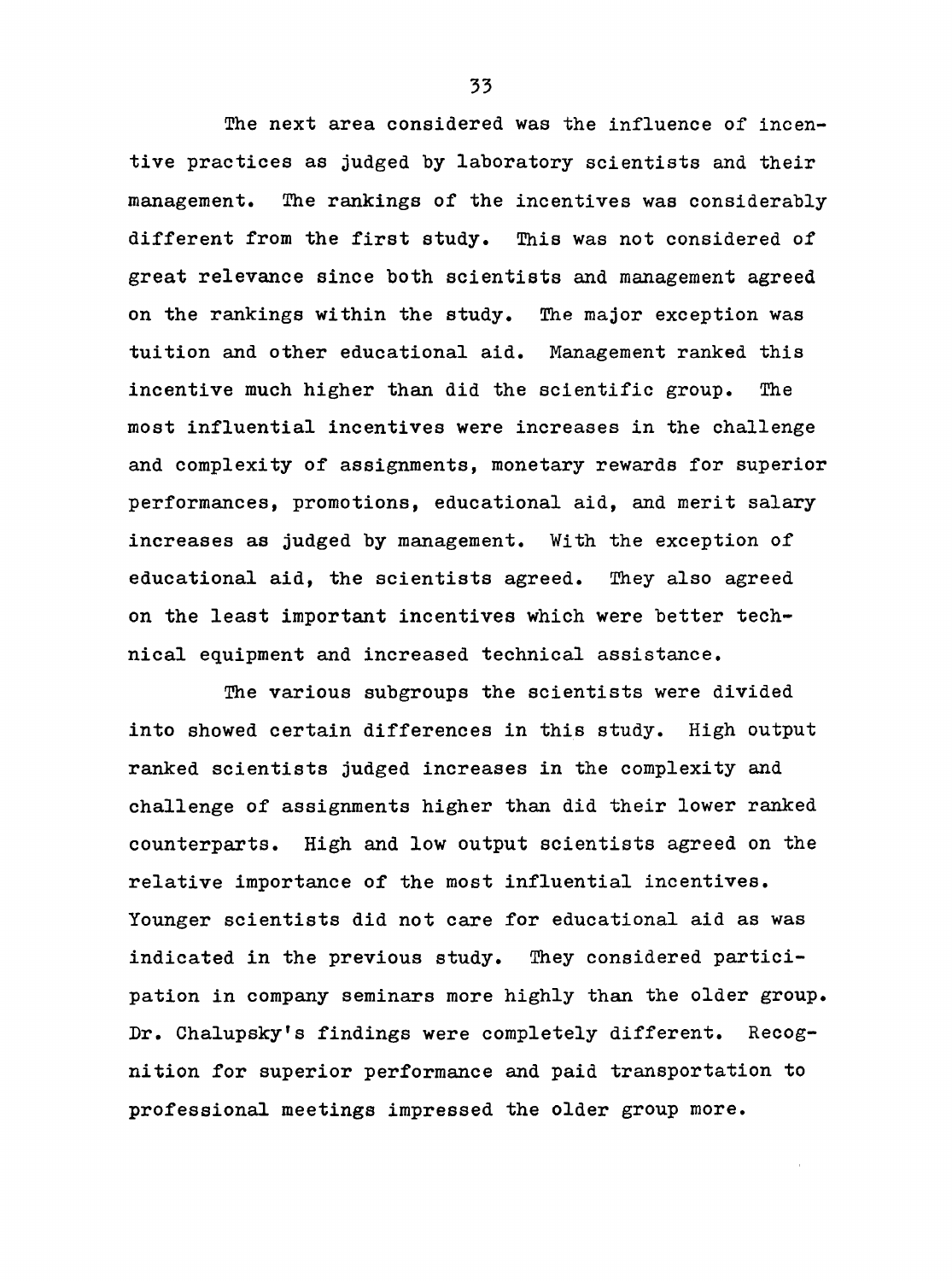Two additional nonfinancial incentives were included in the present study. These were peer recognition and job security. Challenging assignments placed higher on the list. This is also true of involvement in company decisions. Research freedom was the most highly thought of nonfinancial incentive by both management and the scientific group. There is a high degree of agreement in this area.

In summary, the results of this study lead one to believe that while progress has been made in the area of motivation, much work still needs to be done. Communication between management and employees still must be improved. A concentrated effort with emphasis on feedback from scientists is required. Monetary rewards are being used to a much greater degree with a high rate of success according to management. Appraisal by management, particularly by those with the most contact with the scientist, is deemed necessary. Feedback to the scientist is required to let him know what is happening in the organization and where he stands in relation to it. The scientist needs to feel important to the organization and be recognized by it. He also wants financial compensation commensurate with his abilities and contribution to the organization. Research freedom is a continuing problem for management. All aspects presented here must be considered with particular emphasis on two way communication.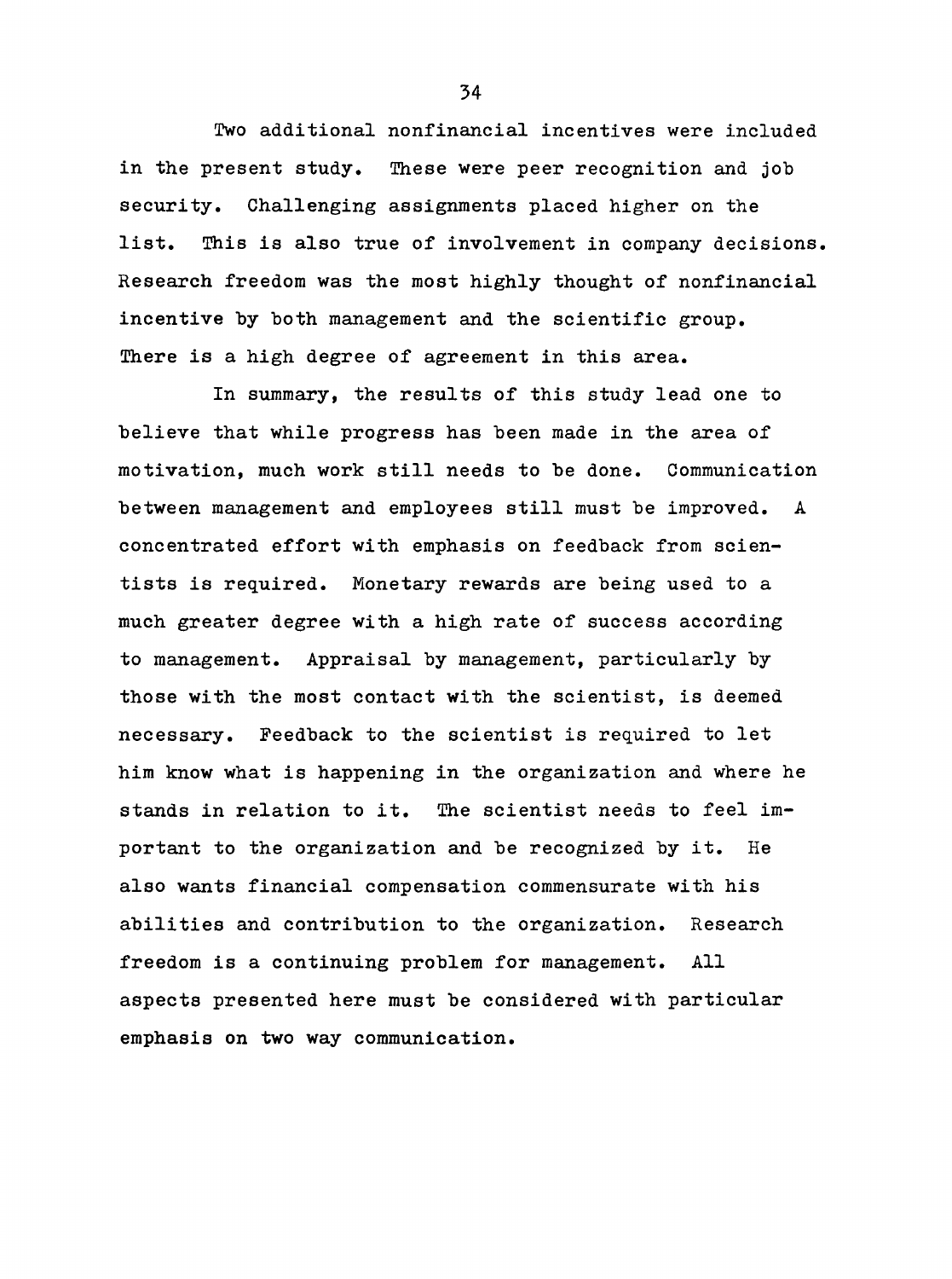#### APPENDIX

### SURVEY OP INCENTIVES POR SCIENTISTS AND ENGINEERS

EMPLOYED IN INDUSTRIAL RESEARCH AND DEVELOPMENT

#### EMPLOYER QUESTIONNAIRE

Nature or type of industry

|                                     |  |  |  | Total number of employees at this location |  |
|-------------------------------------|--|--|--|--------------------------------------------|--|
| Number of scientists and engineers* |  |  |  |                                            |  |

Number of scientists and engineers engaged full time in research and development\*\*

\* Scientists and engineers: Por the purpose of this study, they are defined to include all persons who hold at least a bachelors degree or its equivalent in science or engineering (including physical and engineering sciences, life sciences, and the social sciences) and who are engaged in work requiring this education.

\*\* Research and Development; Research is defined to include systematic, intensive study directed toward fuller scientific knowledge in the physical, life, and social sciences, engineering and psychology. Does not include research in law, education, arts, humanities, market research, and the routine gathering of statistics. Development involves activity on nonroutine problems encountered in translating research findings or other scientific knowledge into products or processes. Does not include production engineering or routine technical services such as quality control and testing.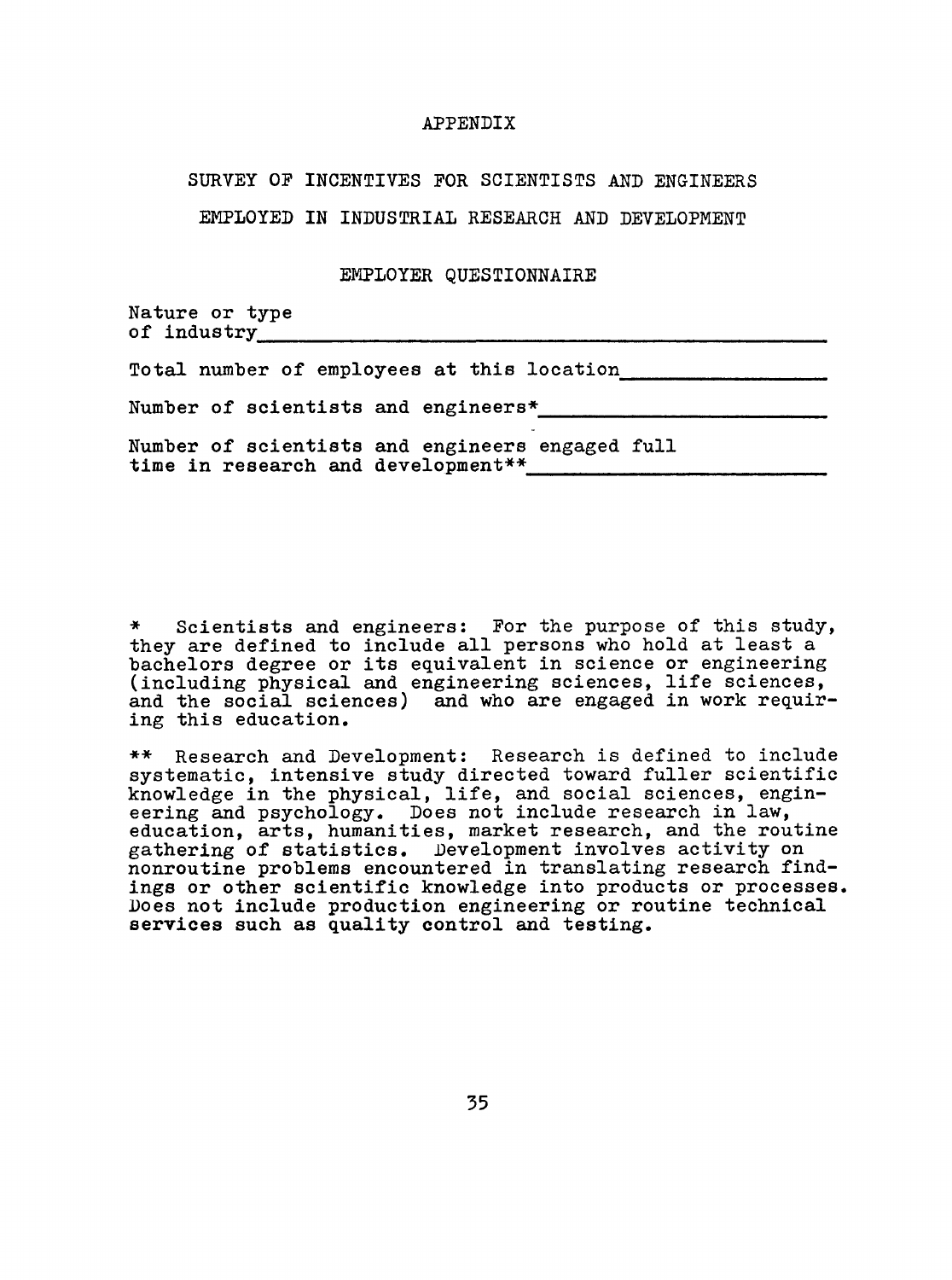1. Listed below are examples of incentives\* (financial and nonfinancial) which you might find in companies today. Indicate by a check in the first column those which are currently used by your company for scientists and engineers in research and development. Add to the list those incentives present in your company (applicable to scientists and engineers) which are not included in the list.

Encouragement to publish. . . . . . . . . Rewards for patents . . . . . . . . . . . . . . \_ . Royalties or commissions on inventions. . . .  $\frac{1}{\sqrt{2}}$  .  $\frac{1}{\sqrt{2}}$ Time off for professional meetings. . . . . .  $\frac{1}{2}$ . Merit salary increases. . . . . . . . . . . . . \_ . Paid transportation to professional meetings.  $\blacksquare$ . Rewards for worth while suggestions . . . . . . \_ . Promotion to higher rank.  $\ldots$  . . . . . . . .  $\top$ . Profit sharing - cash plan.  $\cdots$  . . . . . . . .  $\cdots$ Profit sharing - deferred plan.  $\ldots$  . . . . . .  $\ldots$  . Increase in challenge of assignments.  $\cdots$   $\cdots$   $\cdots$ Improved office space . . . . . . . . . . . . . \_ . Restricted stock options or stock purchases  $\ldots$   $\blacksquare$ . Better technical equipment.  $\cdots$  . . . . . . . \_ . Monetary rewards for superior performance  $\ldots$   $\frac{1}{\sqrt{2}}$ . Nonmonetary rewards for superior performance. .  $\_\_$ . Increased technical assistance. . . . . . . .  $\frac{1}{2}$ . Added clerical assistance . . . . . . . . . .  $\frac{1}{2}$ . Tuition or other educational aid.  $\cdots$  . . . . .  $\cdots$ Greater freedom to come and go.  $\dots \dots \dots$ Dues paid in professional organizations  $\cdots$   $\cdots$ Lues pard in professional organizations  $\cdots$   $\cdots$   $\cdots$   $\cdots$ Participation in company seminars or meetings  $\cdot$   $\cdot$   $\cdot$   $\cdot$ 

OTHER; Please describe

2. Review the incentives which you have indicated as present in your company (including those written in) and rank them according to their importance in motivating performance. Place 1 as the most important, 2 as the second and so on until all incentives are ranked,

\* For the purpose of this study, incentives are defined to include all factors in the work environment, monetary as well as nonmonetary, which are intended to acknowledge the contribution and/or enhance the productivity of employees. Not included are those benefits which apply to all employees or come automatically as a result of time on the job, e.g. vacation time, pension plans, etc.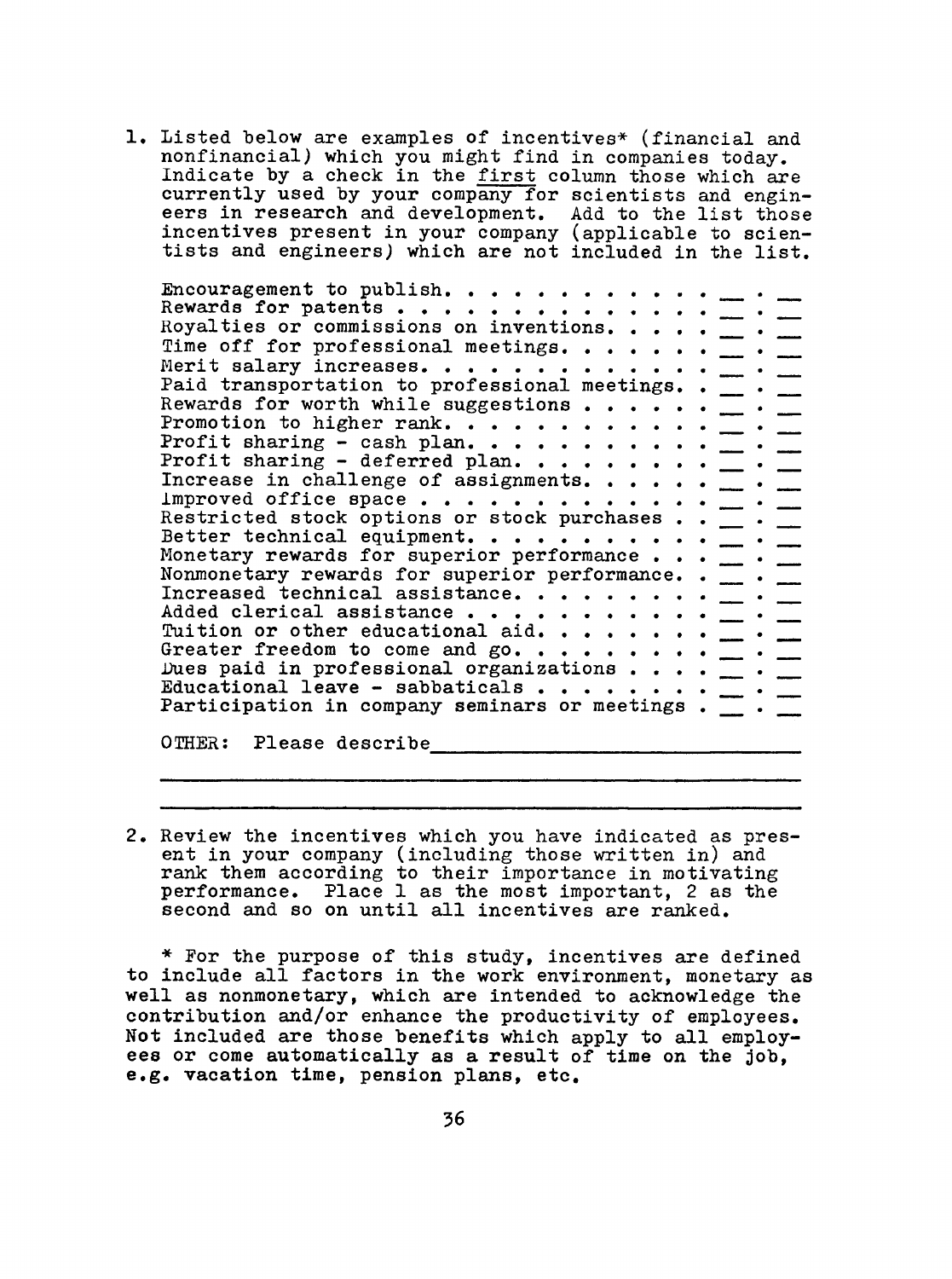Considering all aspects of the job and company environ- $3.$ ment, what do you feel are the most important factors which facilitate or enhance the effectiveness of research scientists in your organization?

Following in the same vein as the previous question, what  $4.$ do you consider to be the most important factors which inhibit or interfere with the effectiveness of research scientists and engineers in your organization?

What skills do you believe should receive greater emphasis  $5.$ in the training of research scientists and engineers?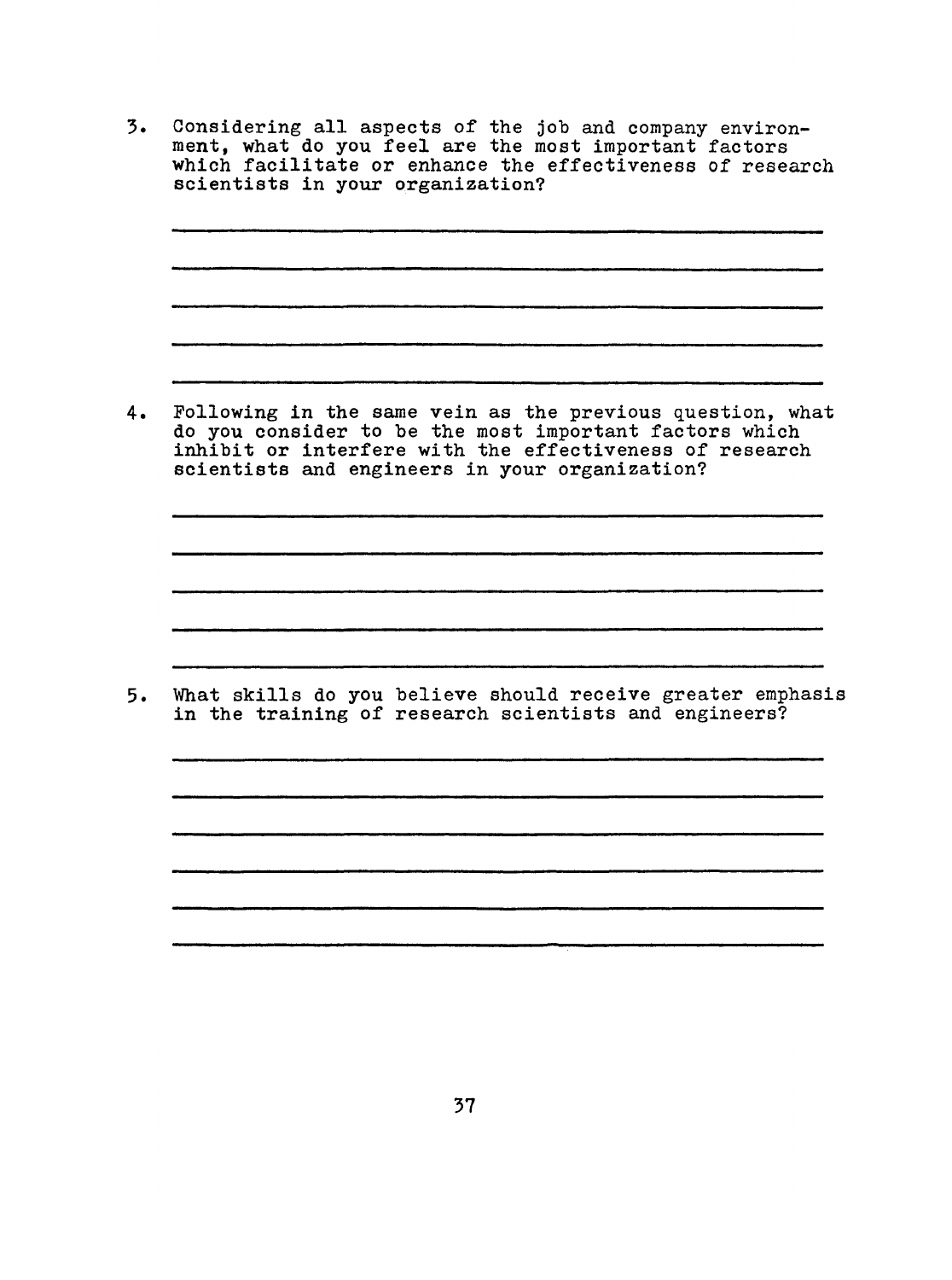6, Considering only financial methods of incenting, indicate your preferences for the methods listed below. Place a one (1) after the method you feel would be the most effective as a motivational tool, place a two (2) after your second choice and so on until all five methods are ranked.

> Preference rank

A. Base salary plus individual incentive (based on a percentage of net return from the patents or other contributions of each scientist).

B. Base salary plus group incentive. Each member of the research team or work group would receive the same percentage of his base salary in incentive compensation (determined on the basis of the net return from patents or other contributions of all group members).

C. Base salary plus group incentive. Same as "B" above except that each scientist would not receive the same percentage of his base salary in incentive compensation. Instead, he would share according to his contribution to group productivity, as judged by his supervisor. (This judgement would include an individual's output plus his contribution to the work of others and to over-all group effectiveness.)

D. Base salary plus a company-wide profit sharing program. The scientist would share in the company-wide increase in productivity in proportion to his base salary.

E. Straight salary only. No needed incentive compensation; however, the performance of each scientist would be appraised regularly for the purpose of reviewing the adequacy of his base salary,

7. Considering nonfinancial incentives, please list below the ones you feel might be most effective as motivational methods.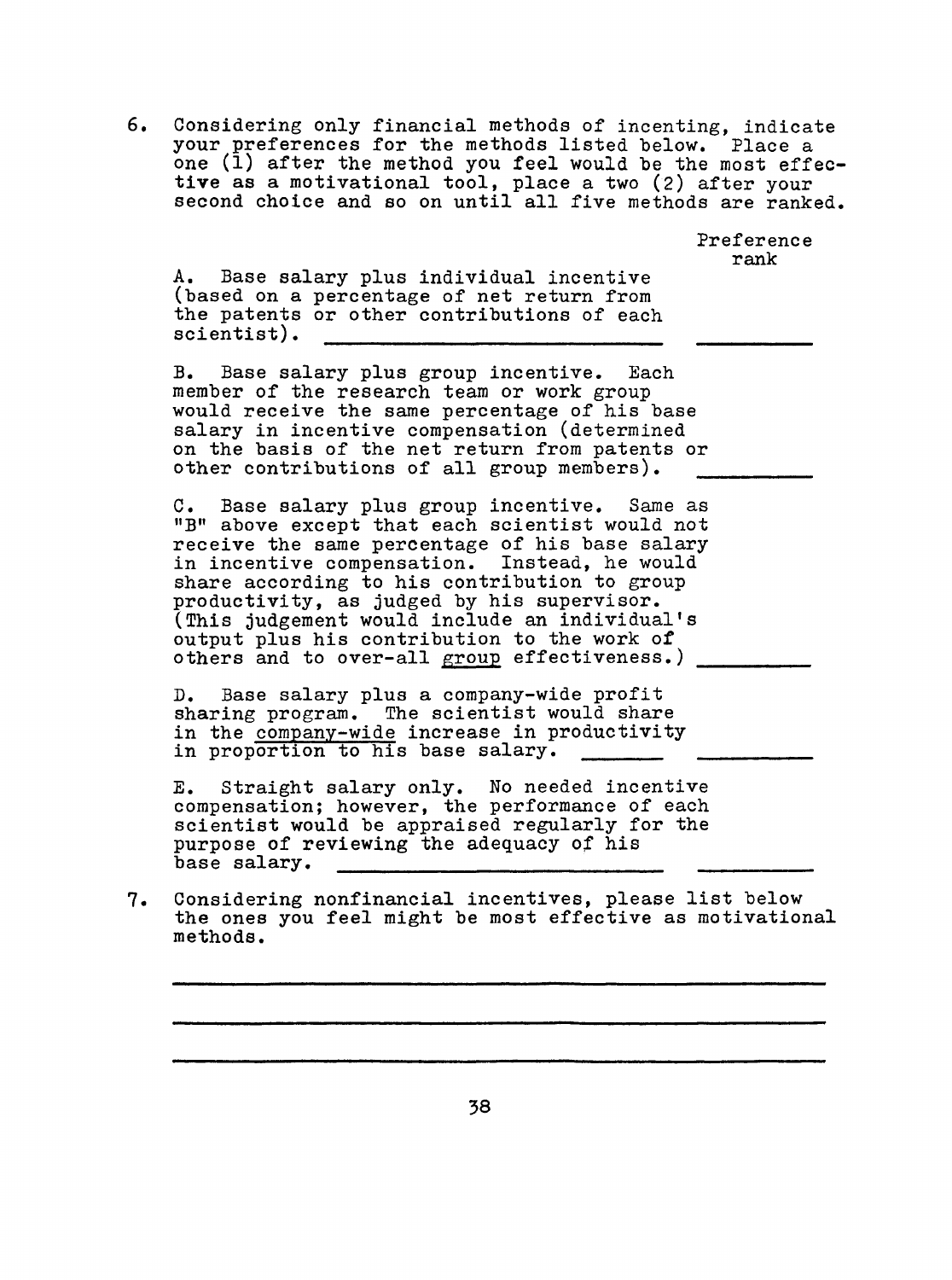8. Please list below any suggestions you have for increasing the effectiveness or enhancing the potential contribution of scientists and engineers in industrial research and development.